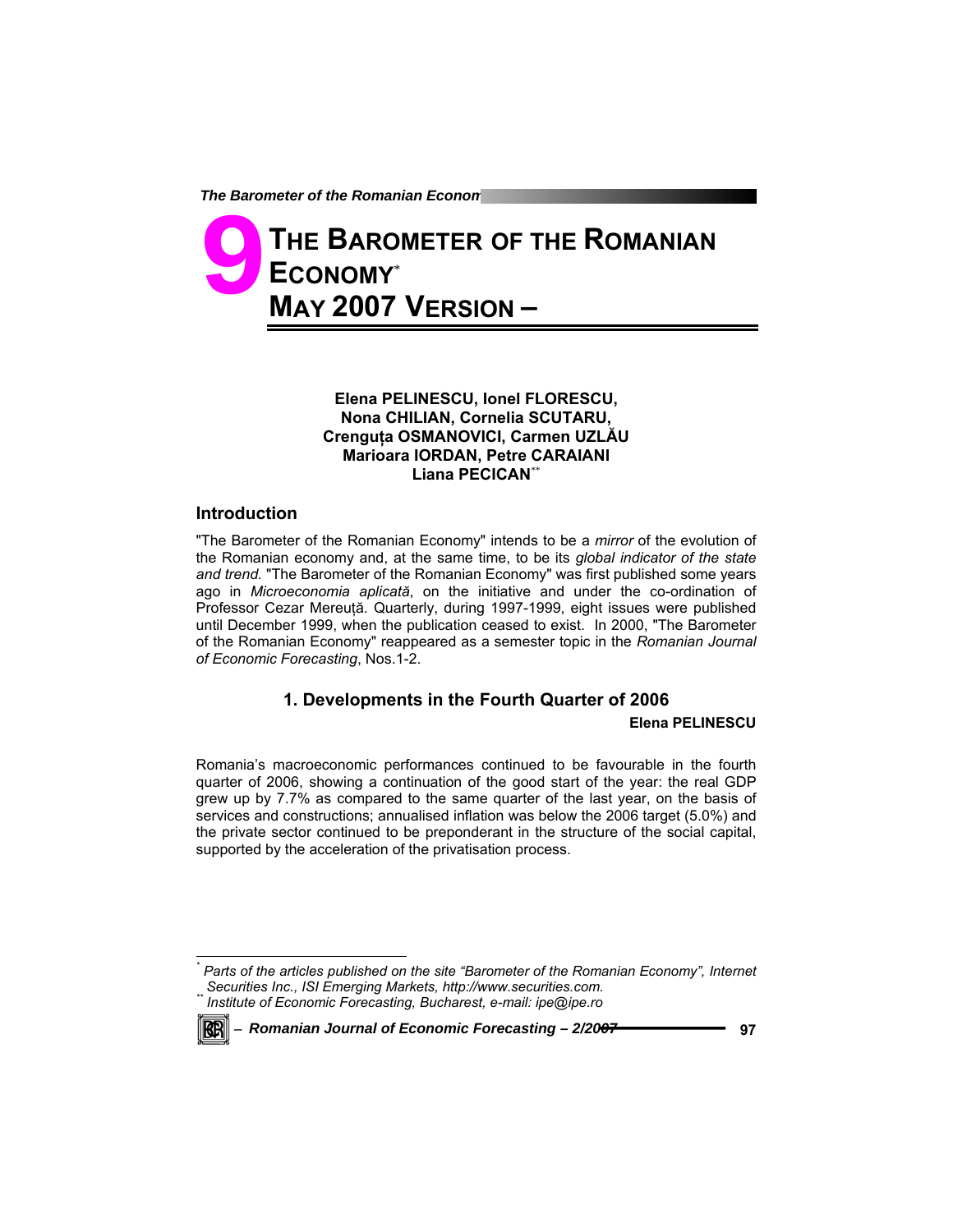|                                                     | U.M.          | Q12006<br>(% as<br>against 1st<br>quarter of<br>2005) | Q II 2006*<br>(% as<br>against 2 <sup>nd</sup><br>quarter of<br>2005 | Q III 2006<br>$%$ as<br>against 3rd<br>quarter of<br>2005) | Q IV<br>2006<br>$%$ as<br>against $4^{\text{th}}$<br>quarter of<br>2005) |
|-----------------------------------------------------|---------------|-------------------------------------------------------|----------------------------------------------------------------------|------------------------------------------------------------|--------------------------------------------------------------------------|
| Real GDP growth                                     | $\%$          | $+6.9$                                                | $+7.8$                                                               | $+8.3$                                                     | $+7.7$                                                                   |
| Industry (Gross value added)                        | $\%$          | $+4.8$                                                | $+7.8$                                                               | $+7.9$                                                     | $+6.6$                                                                   |
| <b>Constructions (Gross value</b><br>added)         | %             | $+20.4$                                               | $+14.3$                                                              | $+19.2$                                                    | $+21.6$                                                                  |
| Total final consumption, of<br>which:               | %             | $+10.5$                                               | $+11.5$                                                              | $+12.2$                                                    | $+11.5$                                                                  |
| - Households actual individual<br>final consumption | $\frac{0}{0}$ | $+11.1$                                               | $+12.8$                                                              | $+13.3$                                                    | $+12.7$                                                                  |
| Gross fixed capital formation                       | $\frac{0}{0}$ | $+11.3$                                               | $+14.4$                                                              | $+17.3$                                                    | $+18.0$                                                                  |
| Investment rate                                     | % of GDP      | $+15.6$                                               | $+23.8$                                                              | $+28.3$                                                    | $+26.9$                                                                  |
| Export of goods and services                        | %             | $+13.0$                                               | $+10.5$                                                              | $+11.0$                                                    | $+8.6$                                                                   |
| Import of goods and services                        | $\frac{0}{0}$ | $+18.7$                                               | $+18.0$                                                              | $+21.2$                                                    | $+25.3$                                                                  |
| Inflation rate                                      | $\%$          | 8.41                                                  | 7.8                                                                  | 5.9                                                        | 4.78                                                                     |
| Unemployment rate - eop                             | $\frac{0}{0}$ | $+6.2$                                                | 5.3                                                                  | 4.9                                                        | 5.2                                                                      |
| Consolidated general budget                         | % of GDP      | $+0.68$                                               | $\overline{+}$ 1.12                                                  | $\overline{+}$ 0.12                                        | $-1.68$                                                                  |
| deficit                                             | Mill. RON     | $+2189.2$                                             | +3608.3                                                              | $+307.07$                                                  | $-5651$                                                                  |
| Industrial production dynamics                      | $\%$          | $+4.5$                                                | $+6.7$                                                               | $+7.4**$                                                   | $+7.1***$                                                                |
| Export of goods (FOB)                               | Mill. EUR     | 6212.6*                                               | 12668*                                                               | 19096*                                                     | 25850.5                                                                  |
| Import of goods (FOB)                               | Mill. EUR     | 7907*                                                 | 17053*                                                               | 26497*                                                     | 298480.3                                                                 |
| Current account deficit                             | % of GDP      | $-9.13$                                               | $-10.78$                                                             | $-10.3$                                                    | $-9.8$                                                                   |
|                                                     | Mill. EUR     | $-1564$                                               | $-4170$                                                              | $-6699$                                                    | -9973**                                                                  |
| Direct investments (net flow)                       | Mill. EUR     | $+1749$                                               | $+3243$                                                              | +4859                                                      | +9052**                                                                  |
| Total medium and long term                          |               |                                                       |                                                                      |                                                            |                                                                          |
| external debt                                       | Mill. EUR     | 24716.5                                               | 25226.1                                                              | 25991.5                                                    | 27717.7                                                                  |
| Public debt                                         | Mill. EUR     | 6938.3                                                | 6866.7                                                               | 6883.4                                                     | 6971.7                                                                   |
| Public quarantee debt                               | Mill. EUR     | 4249.5                                                | 4149.5                                                               | 3969                                                       | 3721.8                                                                   |

#### **The Main Macroeconomic Indicators**

Source: *NIS Monthly Statistical Bulletin, NBR Monthly Bulletin, Ministry of Public Finance and author's computation.* 

\**For GDP and components, semi-defined data; Provisional data for 2006*.

\*\**Period 1.I-31.10 2006 as against 1.I-31.10.2005*.

\*\*\* *Period 1.I-31.12 2006 as against 1.I-31.12.2005*.

On the *production side*, we mention in the fourth quarter of 2006 the very high overall increase in constructions as compared to the same periods of 2005 and 2004. The *value added in constructions sector* increased by 21.6% in the fourth quarter of 2006 as compared to the same period of the last year. The dynamics of the value added of this sector was higher as compared to the industrial sector (more than three times) or other sectors, as a result of the increasing interest in new constructions, especially residential ones. The nongovernmental credits continued to increase, by 9.4% in nominal terms, even if the reference interest rate was maintained at 8.75% in August,

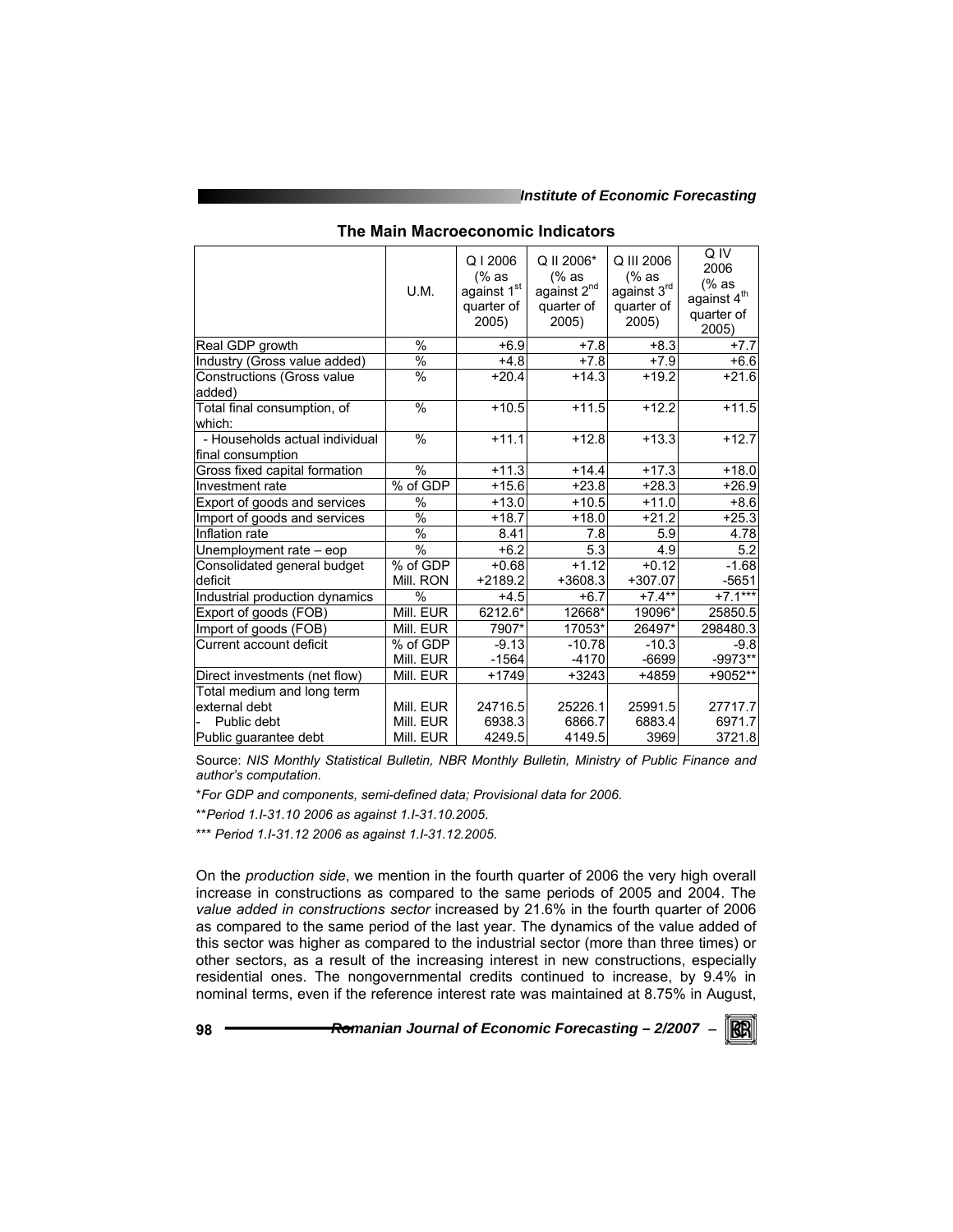as compared to in 8.5 % in July and 7.5% in January 2006. The constructions sector contribution to GDP reached 6.8% in the third quarter of 2006 and 9.2% in the fourth quarter, as compared to 7% in 2006.

The *value added in the industry sector* increased by 7.9% in the third quarter of 2006 and by 6.6% in the fourth quarter as compared to the same periods of the last year, as a result of the decrease in the activity in December. In the fourth quarter of 2006, the contribution of the industry sector to the valued added of the whole economy continued to decrease, from 24.2% in the third quarter to 20.8% in the last quarter of 2006.

The *value added in agriculture* decreased by 3.7%, lower as compared to the previous quarter of 2006, but higher as compared to the fourth quarter of 2005, and the share of this sector in the GDP reached 9.7% in the last quarter of 2006, as compared to 8.0% in 2006.

The *gross fixed capital formation* increased by 18% in the last quarter of 2006 as compared to the same period of the last year, higher as compared to the same quarter of 2005, and the investment rate reached 27%, as a result of direct investments. In the fourth quarter of 2006, the contribution of gross capital formation to the GDP reached 26.8%, due to decrease in inventories. In addition, the capacities of the Romanian economy to absorb direct investments continued to grow up fast, so that the direct investment net inflow reached 9052 million euros at the end of December 2006, by 3815 million euros over the level reached in the same period of the previous year.

The *actual final consumption expenditure of households* increased by 12.7% in the fourth quarter of 2006, slightly decreasing as compared to the third quarter, on the basis of the restrictions imposed on the new credits. Thus, the *import of goods and services* needed to cover domestic demand increased by 25.3% and the *current account deficit* reached 9973 million euros, 2131 million euros more as compared to the same period of the previous year.

The share of *final consumption component* in the GDP decreased from 94.37% in the first quarter of 2006 to 87.7%, as a result of higher dynamics of the gross fixed capital formation.

At the same time, the *government's actual collective final consumption* increased by 5.2% and the *export of good and services* increased by 8.6%, below the level of import of goods and services, which registered 25.3%, as compared to the same period of 2005. The *trade deficit* increased up to 11753 million euros at the end of December 2006, as compared to 8155 million euros at the end of December 2005.

The *inflation rate* declined faster, to 4.87%, reached at the end of December 2006 (as compared to December 2005), below the target. In the fourth quarter of 2006, the average monthly inflation rate was 0.67%, higher as compared to the average monthly inflation rate in 2006. The annualised monthly inflation rate was around 4.87% and the average inflation rate in 2006 was 6.6%, as a result of the restrictive monetary and fiscal policy, of the positive impact of appreciation of the national currency and of a slight increase in the administrated prices.

The *medium and long-term external debt* increased from 24550.7 million euros in December 2005 to 25991.5 million euros at the end of the third quarter of 2006, and to 27717.7 million euros at the end of 2006, well below the Maastricht criteria. The public

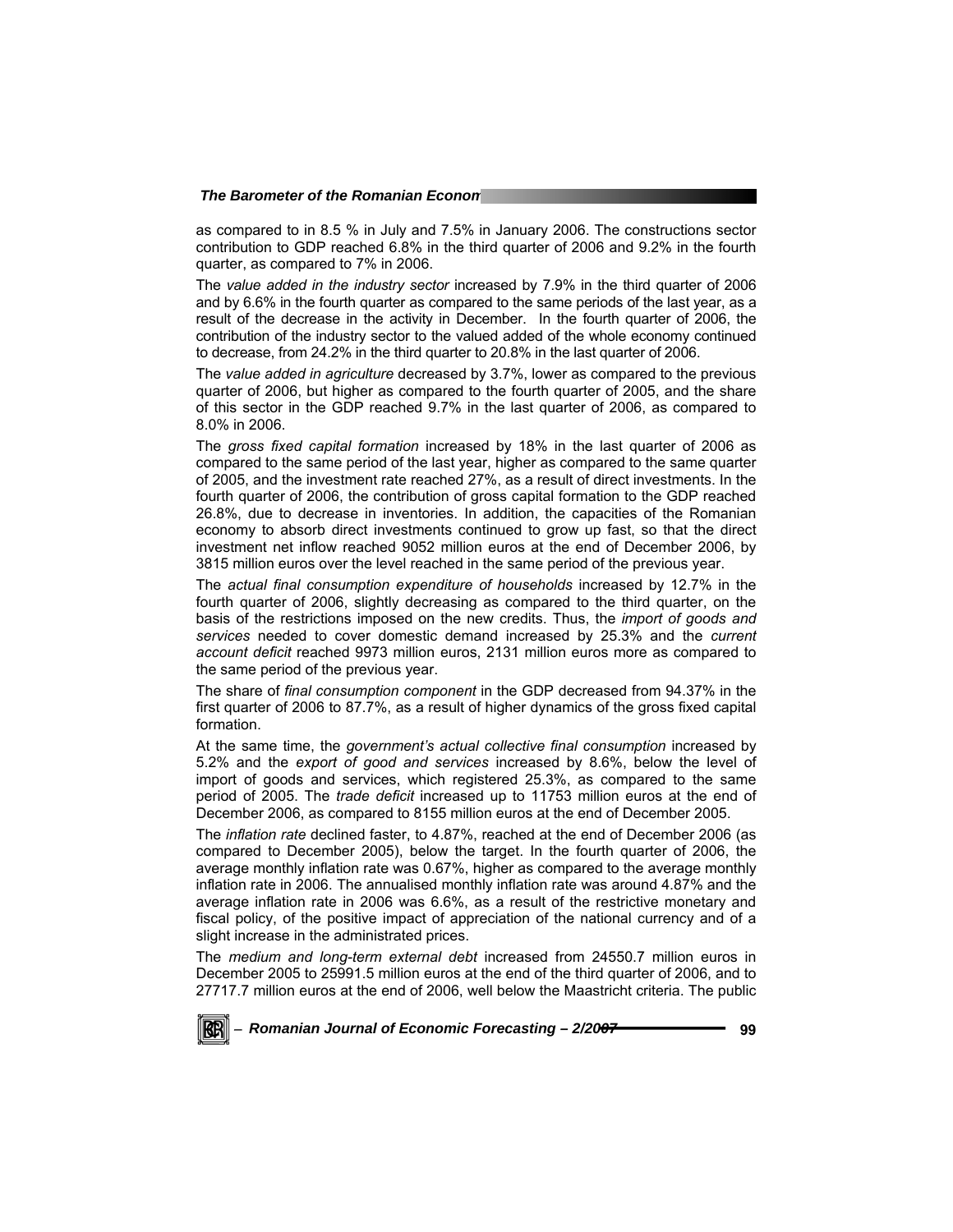*Institute of Economic Forecasting*

debt reached 18% of GDP in 2006 and the internal public debt reached 7.4% of DGP. The *direct public debt* decreased slowly, from 28.1% of the *total medium and longterm external debt* in the first quarter of 2006 to 27.2% at the end of June 2006, to 26.5% at the end of September and to 25.15 % at the end of 2006. The *public guarantee debt* represented 13.4% of the total medium and long-term external debt at the end of December 2006, decreasing by 1.77 percentage points as compared to the end of September 2006.

# **2. Industrial Production**

(Source: Monthly Statistical Bulletin No. 2/2007, NIS)

## **Ionel FLORESCU**

In February 2007, the actual increase in *Industrial Output* amounted to 7.6% (by 0.4 percentage points higher than the previous increase). A slightly higher growth rate was recorded only in *Manufacturing*: by 0.6 percentage points higher than the previous one (resulting in 8.5% actual increase), while in the other sectors the growth rates remained negative: by -0.6 percentage points in *Electric and thermal energy, gas and water* (resulting in 2.9% actual increase), and by -0.4 percentage points in *Mining and quarrying* (resulting in 1.1 % actual increase) as one may see from the graph presenting the monthly dynamics of the output indices. Except for *Mining and quarrying*, all the trends went upwards.



**Monthly evolution of the production indices** 

The current dynamics was due to the change in industrial sectors as follows:

|                                            | % increase | $E.f.p.a*$ | Trend    |
|--------------------------------------------|------------|------------|----------|
| Industry - Total                           | 7.6        | 0.4        | Upward   |
| Manufacturing                              | 8.5        | 0.6        | Upward   |
| Electric and thermal energy, gas and water | 2.9        | $-0.6$     | Upward   |
| Mining and quarrying                       |            | $-0.4$     | Downward |

\* *The percentage difference as against the previous interval (in percentage points).*

**100** *Romanian Journal of Economic Forecasting – 2/2007* <sup>−</sup>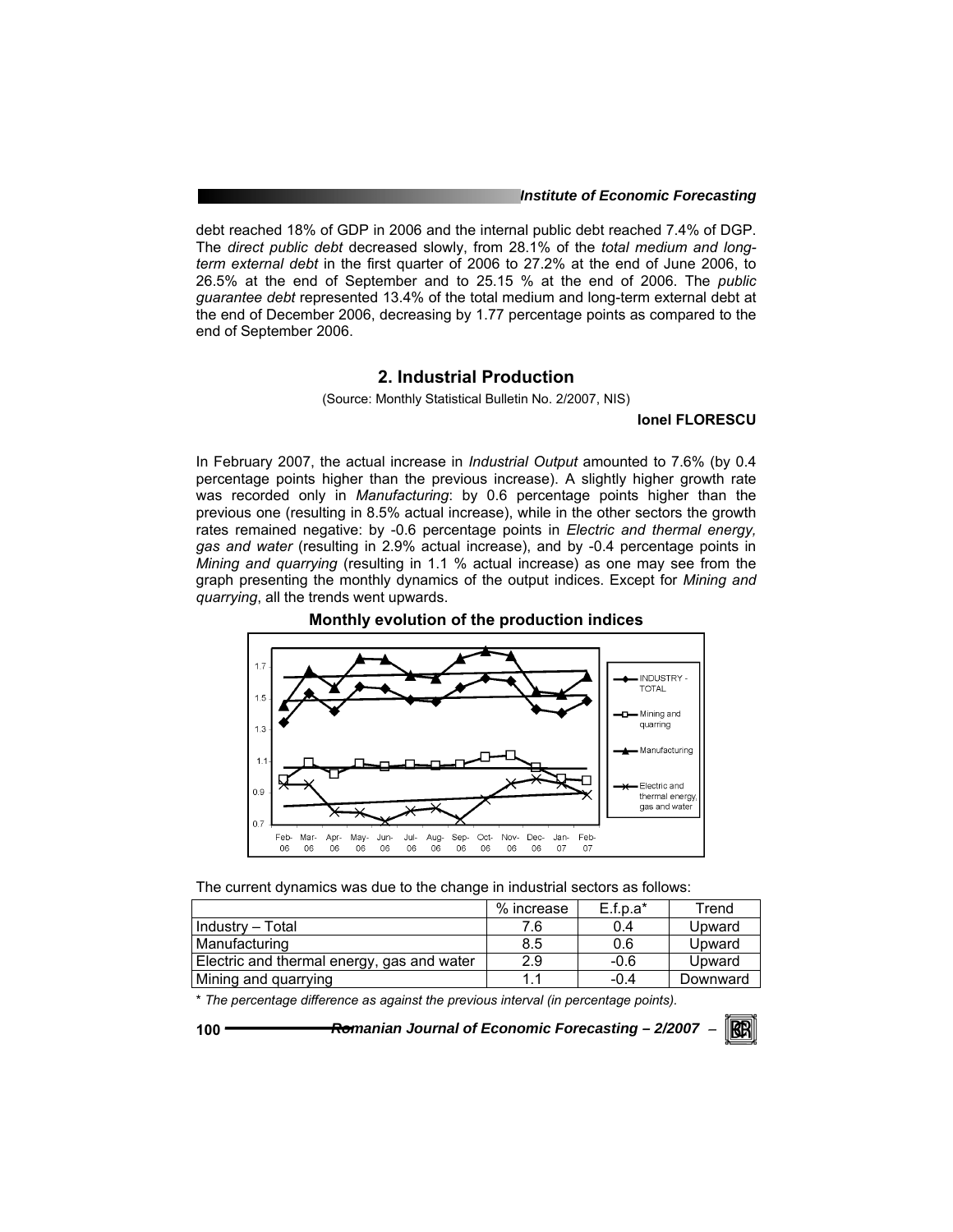#### *The Barometer of the Romanian Econom*

As compared to the corresponding period in the previous year, the *Manufacturing Sector* recorded the highest increases in the following industries:

|                                                    | % increase IE.f.p.a*I |        | Trend           |
|----------------------------------------------------|-----------------------|--------|-----------------|
| Other products of nonmetallic minerals             | 20.8                  | 4.1    | Upward          |
| Furniture and other industrial activities – n.e.s. | 19.2                  | -0.8   | Upward          |
| Other transport means                              | 17.5                  | $-0.8$ | Upward          |
| Road transport means                               | 17.5                  | $-1.3$ | Stagnant 210.2% |

*\* The percentage difference as against the previous interval (in percentage points).* 

The most significant decreases were registered by the following industries:

|                                       | % increase | $E.f.p.a*$ | Trend    |
|---------------------------------------|------------|------------|----------|
| Tobacco industry                      | $-11.4$    | $-2.0$     | Downward |
| Ready-made clothes                    | $-10.7$    | $-12$      | Downward |
| Textiles and textile fabrics          | $-8.0$     | 2.6        | Upward   |
| Petroleum processing, coal coking and | $-7.0$     | $-2.0$     |          |
| treatment of nuclear fuels            |            |            | Downward |

*\* The percentage difference as against the previous interval (in percentage points).* 

As compared to the previous interval, no new entrants appeared both in the group of the fastest increasing and highest decreasing industries, only changes in ordering. In the highly increasing industries the actual increases were lower than in the previously analyzed interval (by 0.8-1.3 percentage points), except for *Other products of nonmetallic minerals*, where the growth rate was higher (by 4.1 percentage points, resulting in 20.8% actual increase). As regards the highest decreasing industries, the decrease in output continued to slow down significantly in *Textiles and textile fabrics* (increase by 2.6 percentage points), while in the other industries the decline in output continued to accelerate (decreases by 1.2-2.0 percentage points).

|                                                                 | % increase | E.f.p.a* | Trend    |
|-----------------------------------------------------------------|------------|----------|----------|
| Increase in:                                                    |            |          |          |
| Other extraction activities                                     | 24.4       | 0.7      | Upward   |
| Coal mining and preparation                                     | 10.1       | $-0.1$   | Upward   |
| Decrease in:                                                    |            |          |          |
| Iron ore mining and preparation                                 | $-30.3$    | $-5.7$   | Downward |
| Petroleum and natural gas extraction -<br>excluding prospecting | $-5.1$     | $-0.3$   | Downward |

In the *Mining and quarrying* sector, the production evolved as follows:

*\* The percentage difference as against the previous interval (in percentage points).* 

During the analyzed interval, only *Other extraction activities* and recorded a positive growth (by 0.7%), while in *Coal mining and preparation* the output decreased (by 0.1%, resulting in 10.1% actual increase). The decrease continued to accelerate in *Petroleum and natural gas extraction* (by 0.3%, resulting in a negative actual increase of -5.1%) and especially in *Iron ore mining* (by 5.7%, resulting in a negative actual increase of -30.3%).

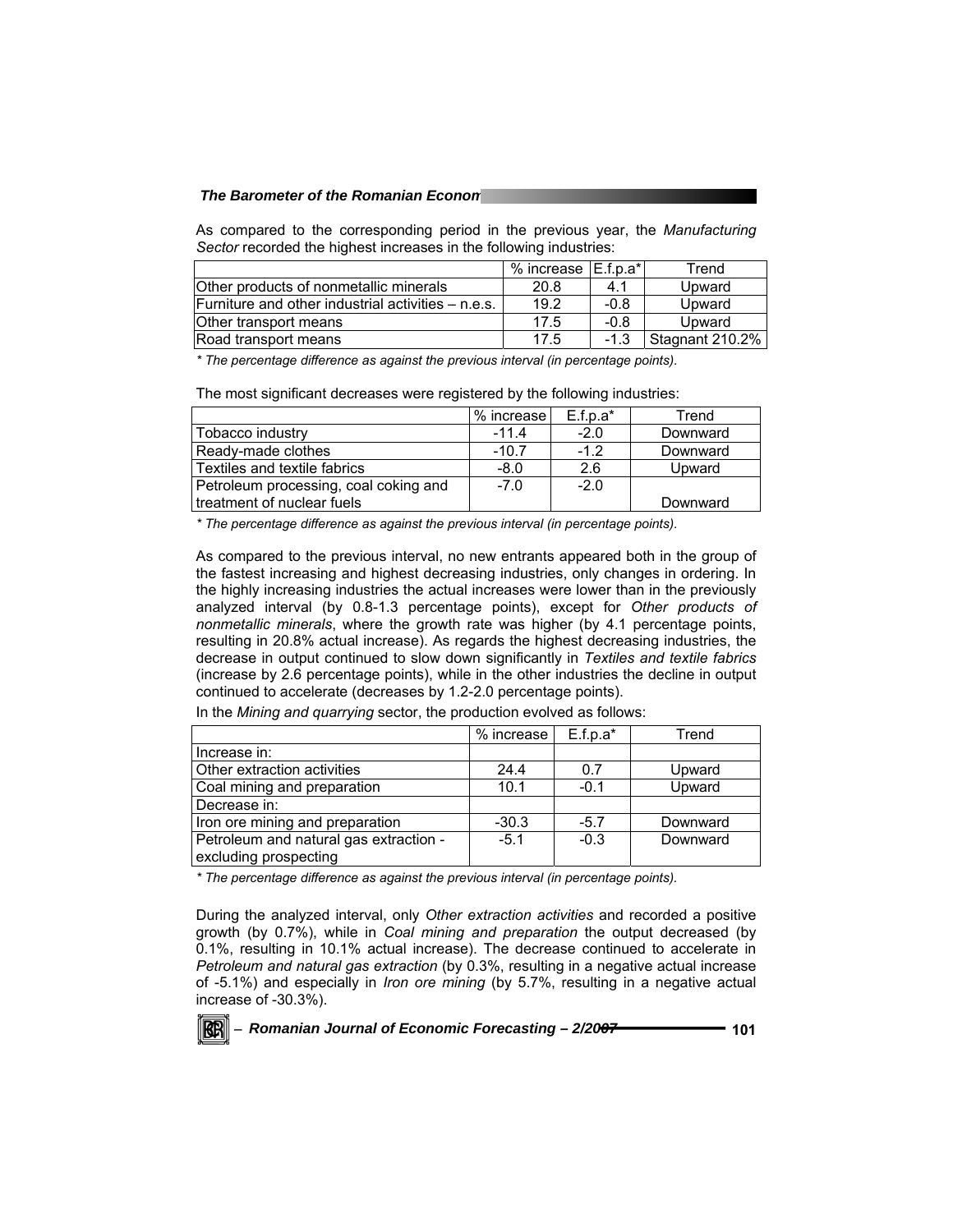The production of *Electric and Thermal power, gas and water* recorded an overall decrease due to the evolution of the two industries:

|                                                                                                  | % increase | $E.f.p.a*$ | Trend    |
|--------------------------------------------------------------------------------------------------|------------|------------|----------|
| Increase in:                                                                                     |            |            |          |
| Production, transport and distribution of<br>electric and thermal power, of gas and<br>hot water | 4.5        | $-0.8$     | Upward   |
| Decrease in:                                                                                     |            |            |          |
| Water resources administration, water<br>collection, purification and distribution               | $-3.4$     | 0.1        | Downward |

*\* The percentage difference as against the previous period (in percentage points).* 

As compared to the previously analyzed period, the output of *Production, transport and distribution* decreased by 0.8 percentage points (resulting in an actual increase by 4.5%), while in *Water resources* the decrease in output continued to slow down (+0.1%, resulting in an actual decrease of -3.4%).

The changes in trend were:

- The *downward* trend during the previous period turned *upwards* in the industry: − Petroleum and natural gas extraction - excluding prospecting
- The *stagnant* trend during the previous period turned *downwards* in the industry:
	- − Water resources administration, water collection, purification and distribution
- The *upward* trend during the previous period turned *downwards* in the following sectors and industries:
	- − Mining and quarrying
	- − Publishing, printing and recording on magnetic supports
	- − Metallic constructions and metal products excluding machinery, outfits and installations
- The *upward* trend during the previous period turned *stagnant* in the sector:
	- − Road transport means.

## **3. Foreign Trade**

(Source: Monthly International Trade Statistics Bulletin No. 1/2007, NIS)

**Nona CHILIAN** 

## **Foreign Trade Dynamics**

*percent* 

|                    |                                                         | ~~~~~~ |
|--------------------|---------------------------------------------------------|--------|
|                    | January 2007/December 2006   January 2007/ January 2006 |        |
| <b>Exports FOB</b> | 104.6                                                   | 110.7  |
| Intra EU           | 113.9                                                   | 1112   |
| Extra EU           | 85.5                                                    | 109.4  |

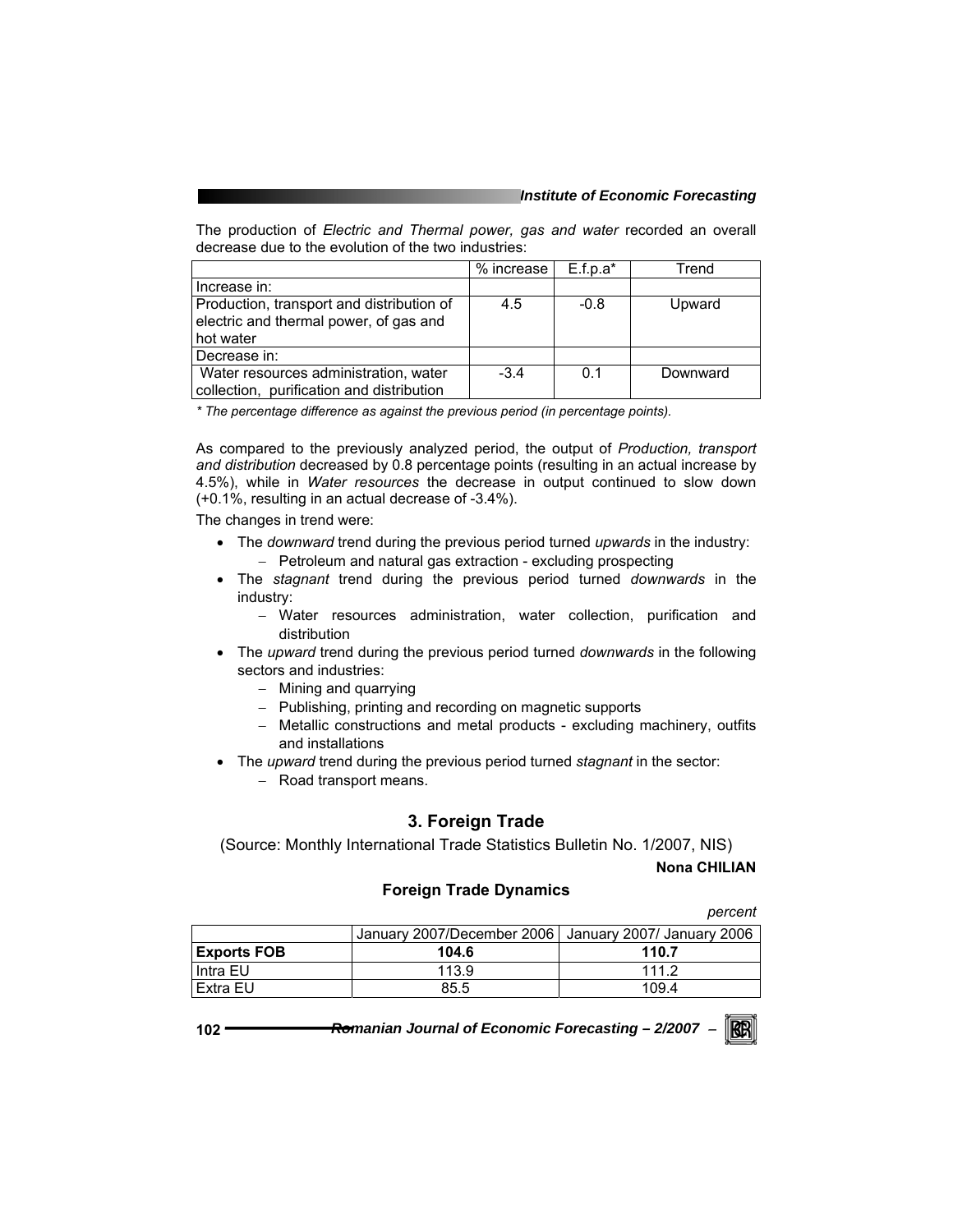#### *The Barometer of the Romanian Econom*

|                    | January 2007/December 2006   January 2007/ January 2006 |       |
|--------------------|---------------------------------------------------------|-------|
| <b>Imports CIF</b> | 80.7                                                    | 125.4 |
| l Intra EU         | 84.2                                                    | 133.8 |
| l Extra EU         | 73.4                                                    | 106.7 |

Note: *Data on 2006 and on January 2007 are provisional and can be subsequently rectified.*  Source: *National Authority of Customs (NAC).* 



#### **Foreign Trade Flows**

In January 2007<sup>1</sup>, the *trade flows* were still on an ascending trend: the overall and the intra-EU exports increased as against the previous month and also as compared to the imports, while as compared to January 2006 both the overall exports and the imports increased (but the exports far less than the imports). The intra-EU trade flows evolutions were similar; and the imports increased significantly as compared to the exports as against January 2006. The situation might reveal significant structural changes on the way and difficulties in the activity of the exporting companies both on the intra-EU and, especially, the extra-EU markets. The appreciation of the exchange rate is likely to influence to a significant extent the trade flow dynamics also in 2007.

Following the usual beginning-of-the-year pattern, all the *trade balance deficits* decreased significantly in January 2007 as compared to the previous month. As compared to January 2006, the dynamics were different: the overall FOB/CIF deficit was 55.2% higher than the corresponding deficit registered in January 2006, the intra-EU FOB/CIF deficit was 112.5% higher, while the extra-EU FOB/CIF deficit was only 0.8% higher.

*<sup>1</sup> New statistical reporting structure.* 



l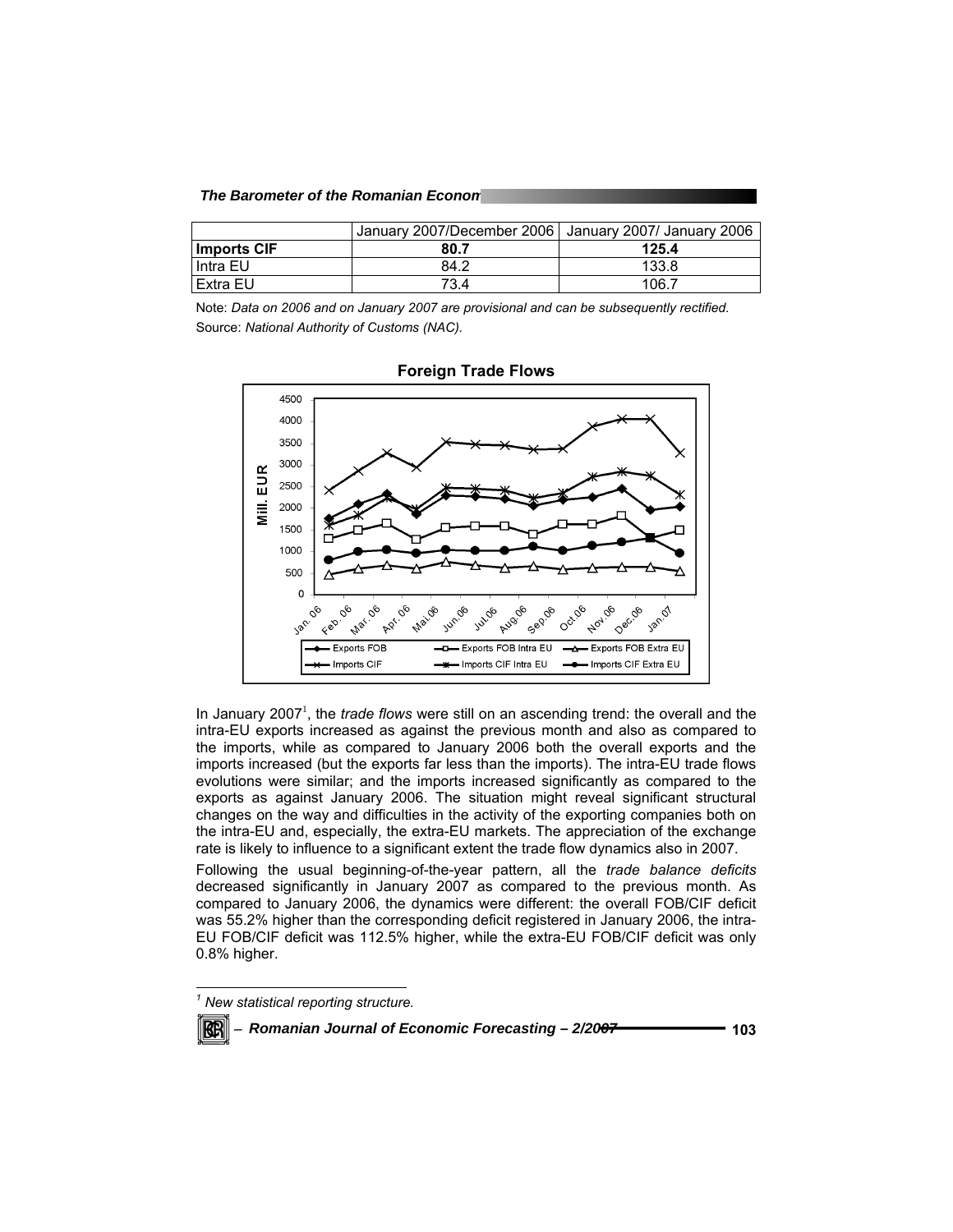

**Foreign Trade Balances** 

As regards the *main trade partners* of Romania in January 2007, the European Union was the leading partner, and the increase in the overall exports to this area was similar to the overall increase in exports. Italy and Germany were the most important trade partners, followed by France and a group of 'medium' (in terms of export and import values), but important trade partners: Hungary, the UK, Austria, Spain, the Netherlands, Poland, Belgium and the Czech Republic. In the case of the EU-15 countries, below average increases were recorded in the case of some larger partners (Italy - the most important "traditional" partner, UK, Belgium), and even decreases (Austria, Greece and Spain). One may notice the significant increases in the exports towards some of the NME-12 countries: Hungary, Slovakia, Czech Republic, Poland, Malta, Estonia, Latvia and Lithuania, while in other cases decreases were recorded (Slovenia and Bulgaria). An overall trade deficit was registered and small trade surpluses were recorded with a small number of trade partners: the United Kingdom, Bulgaria, Estonia and Malta.

The situation regarding the Balkans stagnated, at least: the exports to the countries in the region increased, except for Croatia and Bosnia-Herzegovina, but the imports from these countries also increased (except for Albania), which might raise some concerns in the future (especially in the case of Turkey, the main trade partner in the region). The export values remained modest, except for the exports to Turkey and Serbia-Montenegro. Except for Croatia, all the trade balances with the countries in this area registered surpluses.

The evolution of the trade with the Community of Independent States also showed signs of stagnation in January 2007; the Romanian exports towards this area increased strongly, although the export values stayed modest. The most important market continued to be the Russian Federation (followed closely by Ukraine); the imports decreased, while the exports to this very large market increased as against January 2006, but the growth rate of the Romanian exports to this market continued to

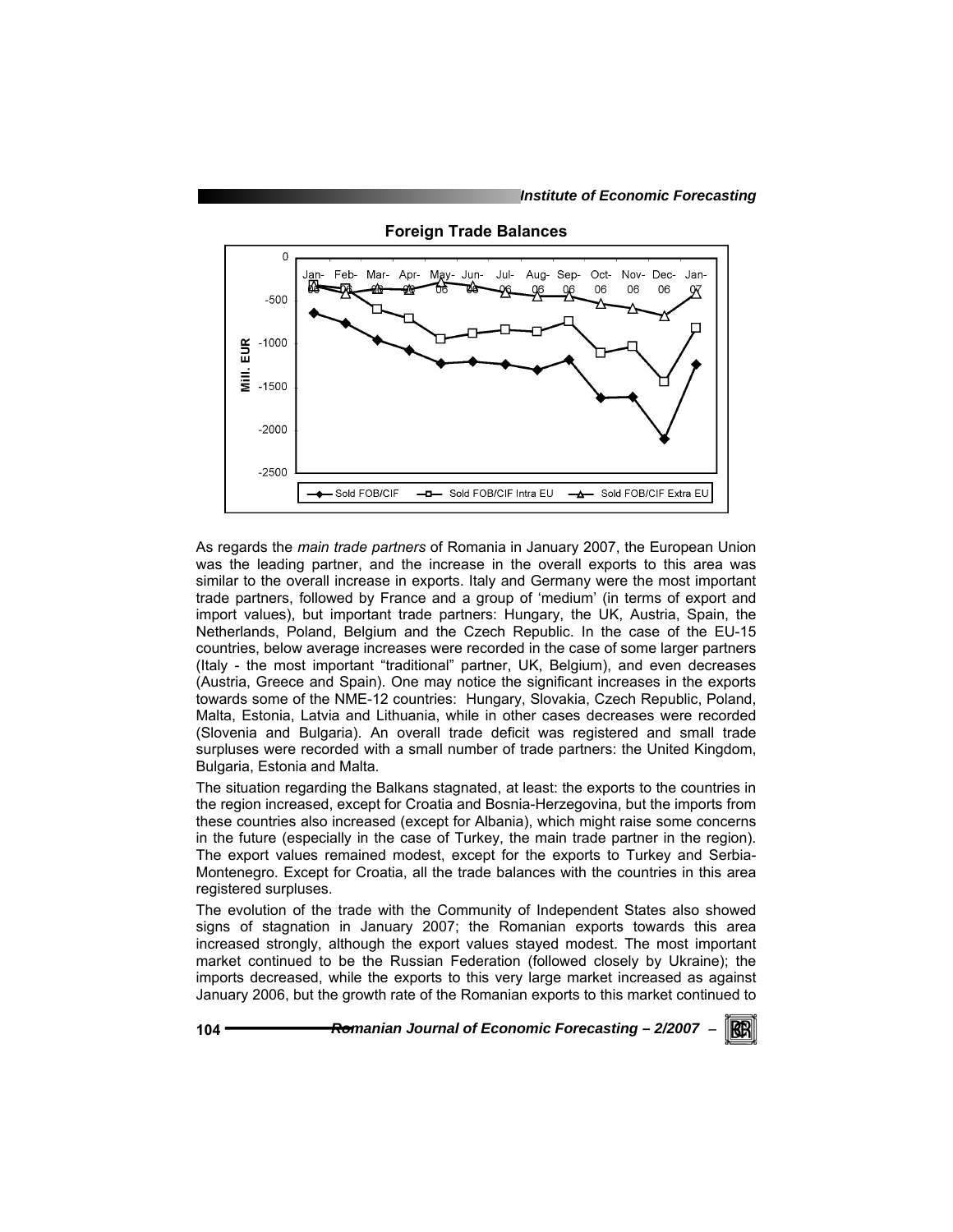slow down. A surplus in the trade relationships with the Republic of Moldova was recorded, and signs of recovery continued to be recorded in the trade with Ukraine and even Belarus (more than double export value, but from a very low base).

As regards the countries belonging to the European Free Trade Association, the Romanian exports to this market increased significantly in January 2007 as compared to the same mo nth of the previous year, and a trade surplus was recorded in the trade balance with Norway.

In the case of the trade partners from other continents, the most significant was the trade with other Asian countries (as regards imports and exports and imports dynamics) and USA (but the exports decreased as compared to January 2006).

In January 2007, the *exports* increased by 15.3% % as compared to the same month of the previous year. The highest increases were registered in the sectors *Food products, beverages and tobacco* (by 70.4%), *Transport means* (by 69.6%), *Pulp, paper, paperboard and articles thereof* (by 61.2%), *Common metals and articles thereof* (by 59.1%), *Animal or vegetable fats and oils* (by 58.6%), *Plastics, rubber and articles thereof* (by 48.4%), *Articles of stone, plaster, cement, ceramic, glass and similar materials* (by 24.0%), *Machinery and equipment* (by 23.3%) and *Wood and articles of wood* (by 16.8%). Decreases occurred in the sectors *Mineral products* (by 40.4%), *Products not included in other sections* (by 34.9%), *Textiles and articles thereof* (by 12.4%) and *Raw hides and skins, leather, fur skins and articles thereof* (by 9.9%). The highest positive structural changes were recorded by the sectors *Common metals*, *Machinery and equipment* and *Transport means*, while the highest negative structural changes occurred in the sectors *Textiles*, *Footwear* and *Mineral products* – which reveals important structural developments under way within the industrial structure, and a loss of competitiveness of the "traditional" Romanian export products, affected by the appreciation of the national currency and the outflow of the OPT industries towards labor cheaper countries.

The *imports* increased by 35.8% in January 2007 as against the same month of the previous year, the highest increases being recorded by the sectors: XV – *Common metals* (by 72.0%), IX – *Wood and articles of wood* (by 69.8%), II – *Vegetable products* (by 65.1%), XVII – *Transport means and materials* (by 63.0%), XVI – *Machinery and equipment* (by 54.6%), VII – *Plastics, rubber and articles thereof* (by 38.9%), XII – *Footwear* (by 39.8%) and XIII – *Articles of stone, plaster, cement, etc.*  (by 37.4%). The highest positive structural changes (decreases) were recorded by the sectors *Textiles, Mineral products, Crude hides and skins, Chemicals, Mineral products, Food, beverages and tobacco* and *Live animals and animal products*, while the highest negative structural changes (increases) occurred in the sectors *Mechanical and electrical machinery, Transport means* and *Common metals*.

The *balance of trade by sectors* (FOB/CIF) recorded in January 2007 the highest *deficits* in the sectors: XVI (*Electrical machinery, appliances and equipment*) – EUR 430.2 million, V (*Mineral products*) – EUR 349.9 million, VI (*Chemicals and connected*) – EUR 127.0 million, XVII (*Transport means*) – EUR 114.1 million, VII (*Plastics, rubber and articles thereof*) – EUR 84.6 million and IV (*Food, beverages, tobacco*) - EUR 60.4 million, while the *surpluses* were in the sectors: XII (*Footwear) –* EUR 65.7 million, XX (*Miscellaneous goods and products*) – EUR 45.1 million, IX

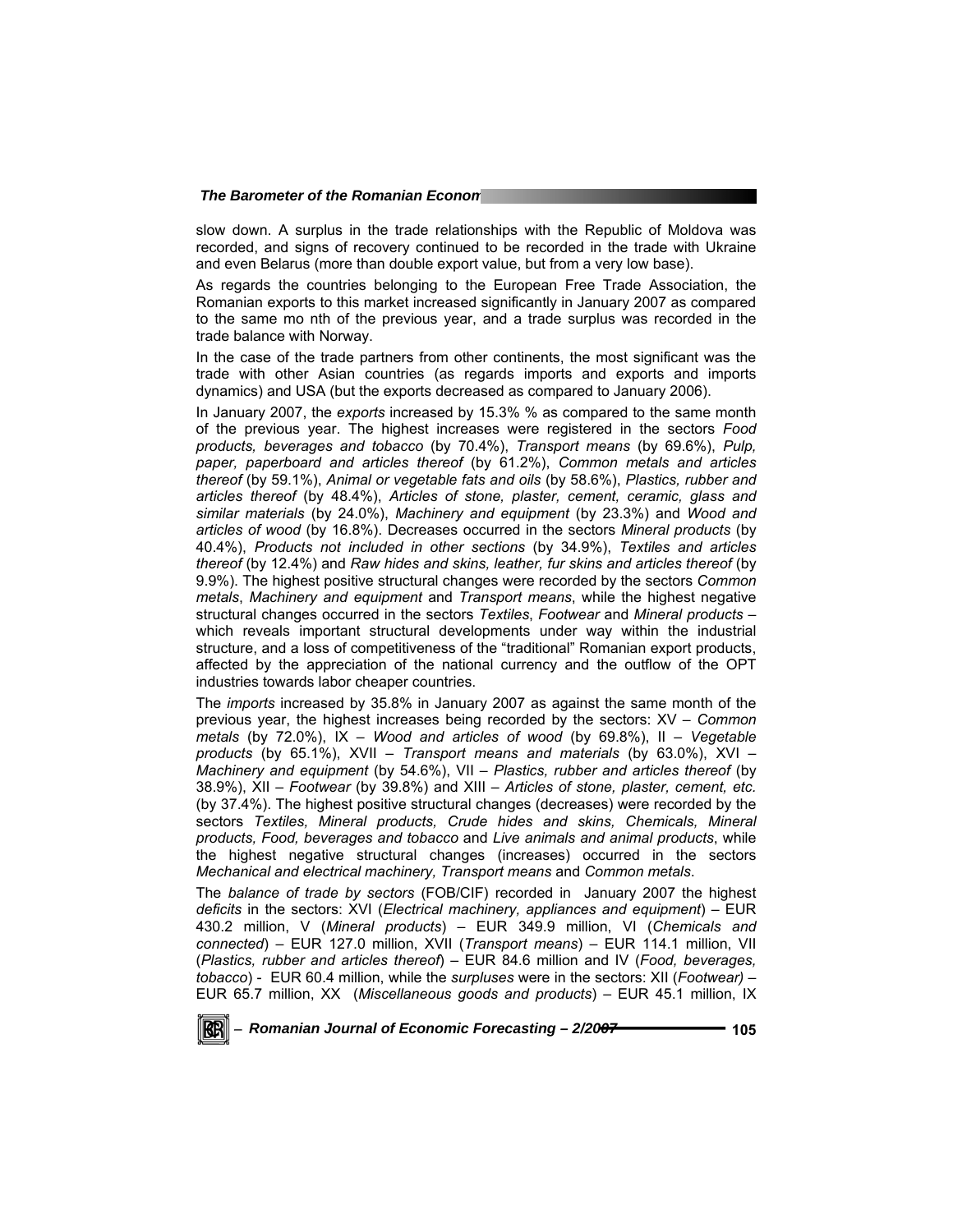#### *Institute of Economic Forecasting*

(*Wooden products, cork and wattles*) – EUR 35.2 million, XI (*Textiles*) – EUR 15.2 million and XV (*Common metals and thereof*) – EUR 10.3 million. All the surpluses decreased as compared to January 2006, some of them dramatically: by 82.6% in XI (*Textiles*) and by 56.4% in XV (*Common metals and thereof*). The overall trade balance (provisional data) recorded a deficit amounting to EUR 1231.4 million (historical record for this month of the year), by 93.1% higher than in January 2006.

## **4. Exchange Rate**

(Source: Monthly Statistical Bulletins Nos. 1-12/2006 and 1-2/2007 NIS)

## **Cornelia SCUTARU**

## **Evolution of the Nominal Exchange Rate**

February 2007

 $-$  as against the EUR  $-$ 

|                                          | RON/EUR <sup>*</sup> | % as against<br>the previous<br>month | % as against<br>December of<br>the previous<br>vear |
|------------------------------------------|----------------------|---------------------------------------|-----------------------------------------------------|
| Nominal exchange rate - monthly average  | 3.3824               | 99.7                                  | 99.1                                                |
| Nominal exchange rate – at end of period | 3.3961               | 99.6                                  | 100.4                                               |

<sup>\*</sup> Since July 1<sup>st</sup>, 2005, all the nominal values are reported in RON. 1 RON = 10,000 ROL.

## **Evolution of the Nominal Exchange Rate**

## February 2007

– as against the USD –

|                                   | RON/USD | % as against<br>the previous<br>month | % as against<br>December of<br>the previous<br>vear |
|-----------------------------------|---------|---------------------------------------|-----------------------------------------------------|
| Nominal exchange rate - monthly   | 2.5881  | 99.0                                  | 100.2                                               |
| average                           |         |                                       |                                                     |
| Nominal exchange rate – at end of | 2.5191  | 95.6                                  | 98.1                                                |
| period                            |         |                                       |                                                     |

*\* Since July 1st, 2005, all the nominal values are reported in RON. 1 RON = 10,000 ROL.* 

The evolution of the exchange rate as against the EUR *as compared to the previous month* revealed an appreciation (by 0.3 percentage points) of the national currency (monthly average).

As against USD, in February 2007 a depreciation (by 1.0 percentage points) of the national currency *as against previous month* was recorded (monthly average), reflecting the USD/EUR exchange rate dynamics.

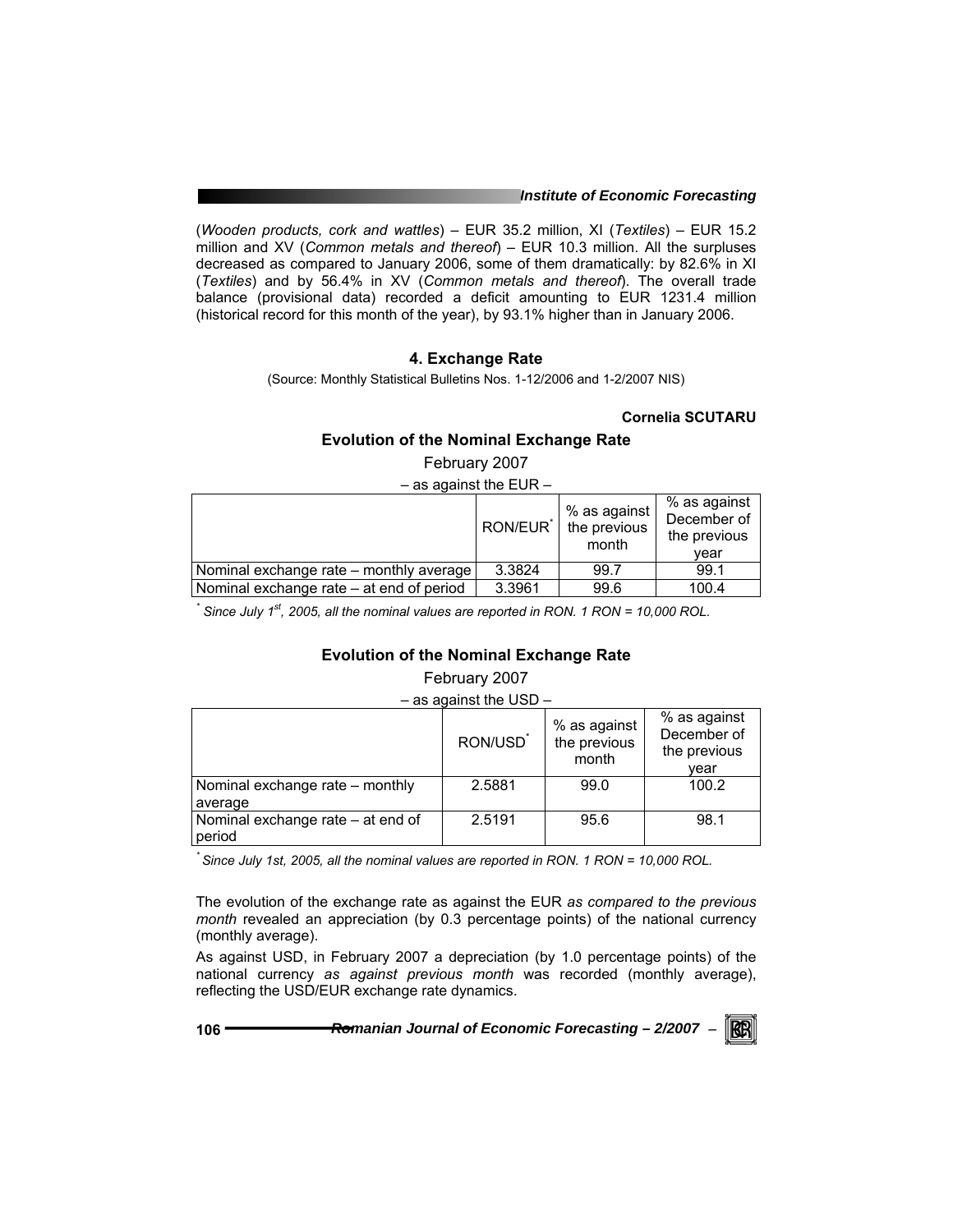

**Evolution of the Exchange Rate (Monthly Average)** 

As compared to the *other saving instruments* (state securities with descending trend), the foreign currencies were for a long time the alternative sources of saving mostly appreciated by population. However, the latest developments are likely to impose the re-evaluation of such options, bringing major changes in the forex markets, at the Stock Exchange and on the real estate market.

2003 revealed an *appreciation as against the USD* (by 2.7 percentage points) and a depreciation *as against the EUR* (by 18.5 percentage points), while inflation reached 14.1% (December-to-December). As against the euro, the depreciating trend of the national currency was significant in 2002 and 2003.

A *change* in the trend occurred in February-March 2004: while the inflation as against December of the previous year reached 2.2%, in March the ROL appreciated as against the euro by 1.3 percentage points as compared to December 2003. The depreciation of ROL as against the euro occurred again in April; nevertheless, in May-September 2004 the process stagnated. Major changes occurred over the period October-December, when a strong appreciation of the national currency occurred as against both the US dollar and the euro (stronger as against the former). As a conclusion, 2004 was a year of *major developments* in the exchange rate.

The same trend of appreciation of the RON as against the euro continued also in 2005 until September, but in October-December the trend changed. However, an increase in the US dollar/euro exchange rate was revealed over the period June-December, reflected by the slight depreciation of the RON as against the euro.

*2006* started with an appreciation of the RON as against both the EUR and the USD, higher as against the latter, reflecting the international markets dynamics. The appreciation continued also in the period February-May. However, since June the national currency started to depreciate against EUR and USD, more against USD, due to the international evolutions. The trend maintained almost unchanged also in July,

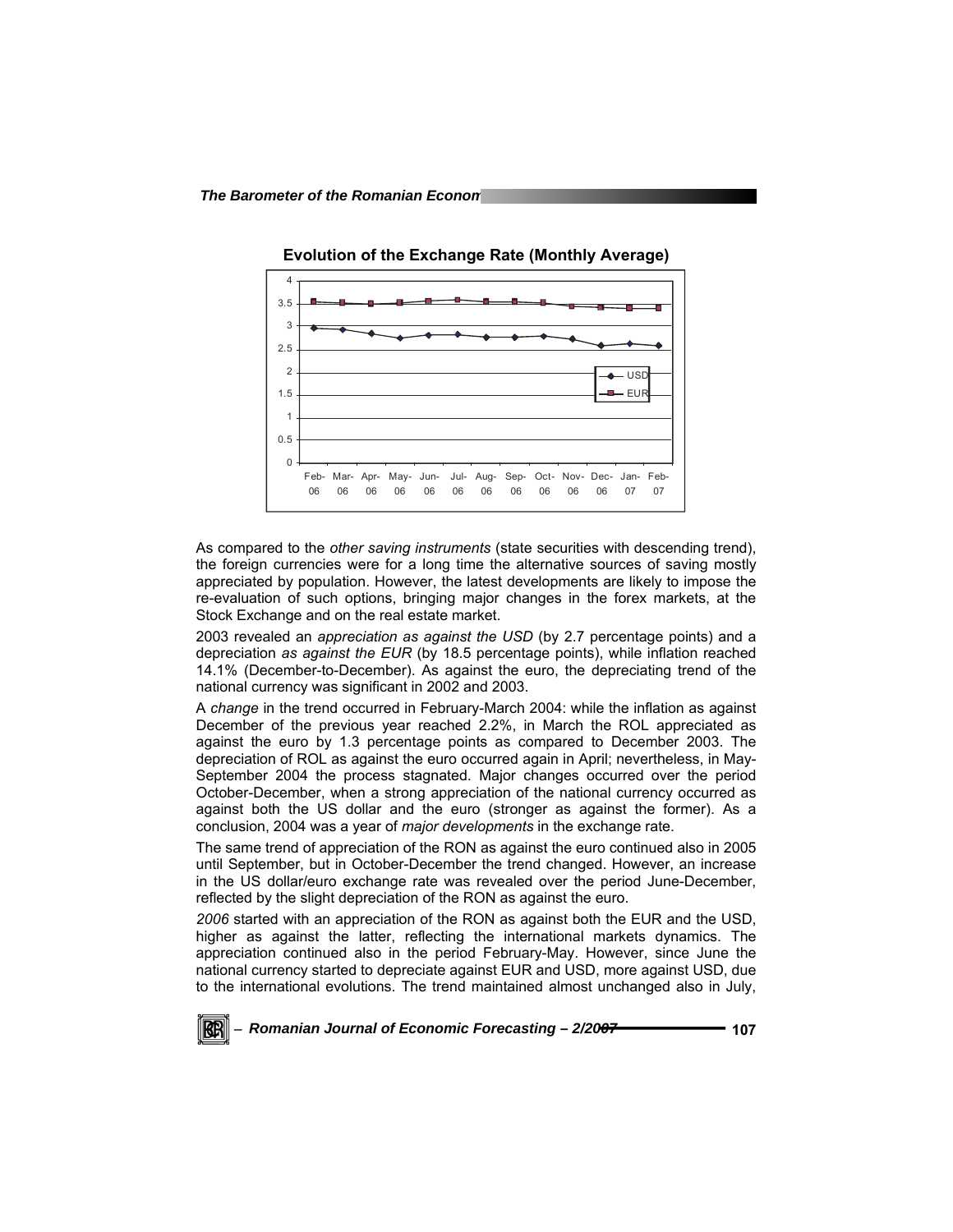while the interval August-October was characterized by a relatively constant dynamics of the exchange rate. In November and December, an appreciation of the RON occurred, especially as against the USD, due to the latter's downward dynamics.

In January and February *2007* the appreciation of the RON as against the EUR continued, but a slight depreciation as against the USD occurred.

# **5. Inflation**

(Source: Price Statistical Bulletin Nos.1-12/2006 and 1-2/2007 NIS)

#### **Cornelia SCUTARU**

|                 | % as against the<br>previous month | % as against<br>December of the<br>previous year | % as against<br>October 1990 |  |
|-----------------|------------------------------------|--------------------------------------------------|------------------------------|--|
| Total           | 100.04                             | 100.24                                           | 287095.9                     |  |
| Food goods      | 99.97                              | 100.25                                           | 221569.8                     |  |
| Non-food goods  | 99.97                              | 99.77                                            | 302178.3                     |  |
| <b>Services</b> | 100.28                             | 101.42                                           | 509894.1                     |  |

## **Consumer Price Indices**  February 2006

During the analyzed period (February 2006-February 2007), the consumer price indices as against October 1990 had an upward evolution, highly dampened by the low inflation rate; in February 2007 a slight decrease occurred in the case of the food and non-food goods.

As compared to the previous years, *2004* revealed a moderate inflation dynamics. However, the repeated energy price increases strongly impacted by propagated effects upon inflation during the winter of 2003-2004. It was one of the most sensitive areas as regards the impact upon inflation.

In *2005*, the increase in inflation was moderate; the highest increase being recorded in the non-food goods in April and in services in February and April. The May-December period was characterized by low inflation levels in all the three domains (food goods, non-food goods and services).

*2006* started with quite a high inflation (1.03%), especially for the non-food goods (1.88%). In February, March, April the inflation decreased significantly, and diminutions of the consumption prices were recorded by the services only in February and March). The price increases for non-food goods determined an inflation surge in May. The inflation decreased over the period June-October, mainly due to the reduction in food goods prices and in August also to the reduction in the non-food goods prices. November and December brought an increase in the food goods prices; at the same time the services prices decreased in December 2006.

*2007* started with a low inflation; a decrease in the prices of the food and non-food goods occurred and a slight increase in the services prices, but the inflation level remained low.

**108** *Romanian Journal of Economic Forecasting – 2/2007* <sup>−</sup>

 $\mathbb{R}$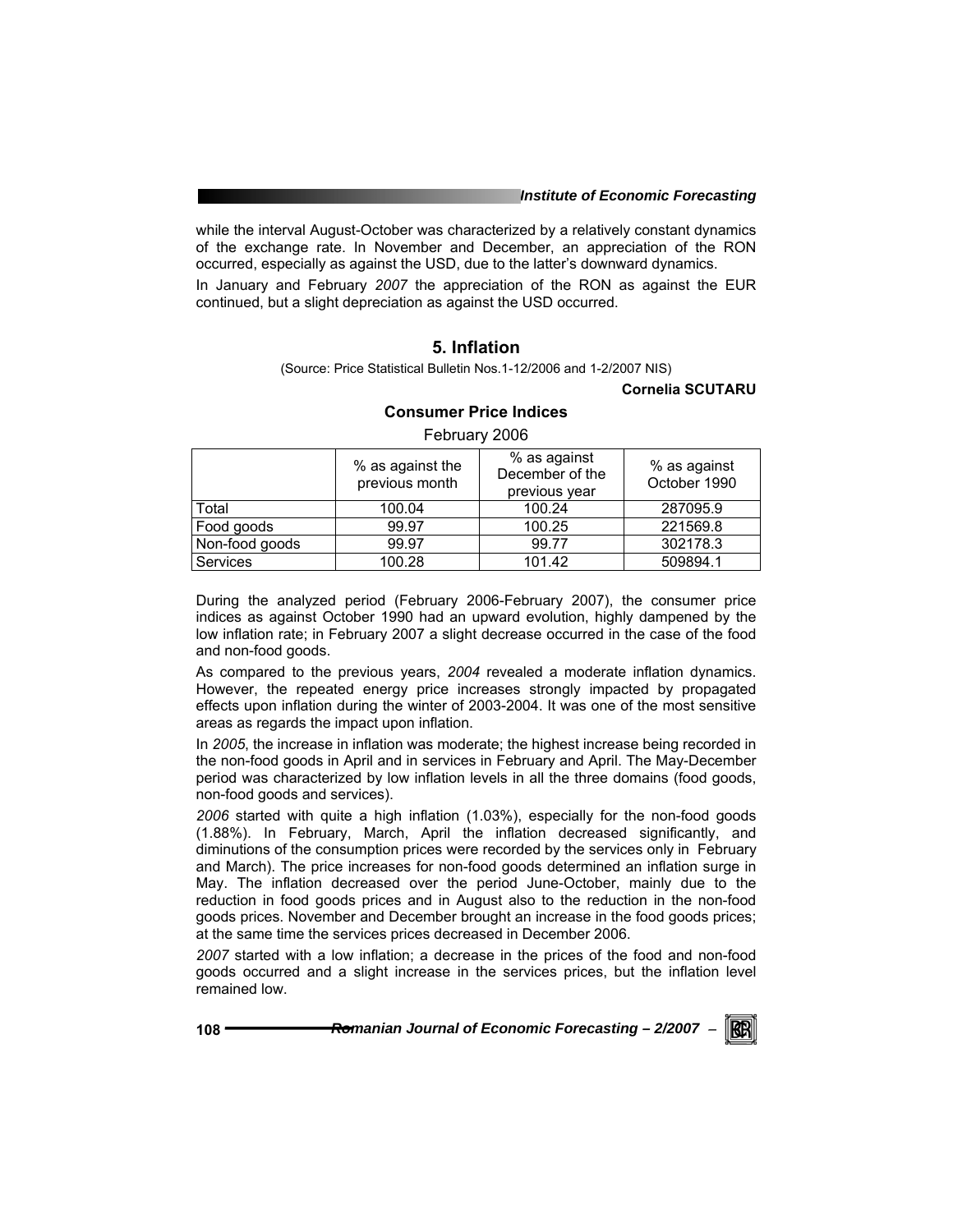

**Consumer prices indices (as against the previous month)** 

The correlation with *industrial production prices* for the domestic market was maintained.

# **6. Wage Earnings of the Population**

(Source: Monthly Statistical Bulletin No. 2/2007, NIS)

### **Crenguţa OSMANOVICI**

# **Evolution of the Nominal Net Average Salary Earnings**

February 2006

|                                                           | RON/  | % as against the |
|-----------------------------------------------------------|-------|------------------|
|                                                           | month | previous month   |
| Total                                                     | 941   | 102.5            |
| Agriculture, hunting and annex services                   | 650   | 86.8             |
| Forestry, logging and related service activities          | 756   | 104.6            |
| Industry                                                  | 874   | 102.1            |
| Constructions                                             | 804   | 106.9            |
| Wholesale and retail trade; repair of motor vehicles,     | 803   | 105.8            |
| motorcycles and repair of personal and household goods    |       |                  |
| Hotels and restaurants                                    | 593   | 94.1             |
| Land transport; transport via pipelines                   | 884   | 99.2             |
| Water transport                                           | 1108  | 100.3            |
| Air transport                                             | 1887  | 98.1             |
| Annex and auxiliary transport activities; travel agencies | 1231  | 99.2             |
| activities                                                |       |                  |
| Mail and telecommunications                               | 1406  | 103.9            |
| Financial intermediations (except activities of social    | 2800  | 114.1            |
| insurance public system)                                  |       |                  |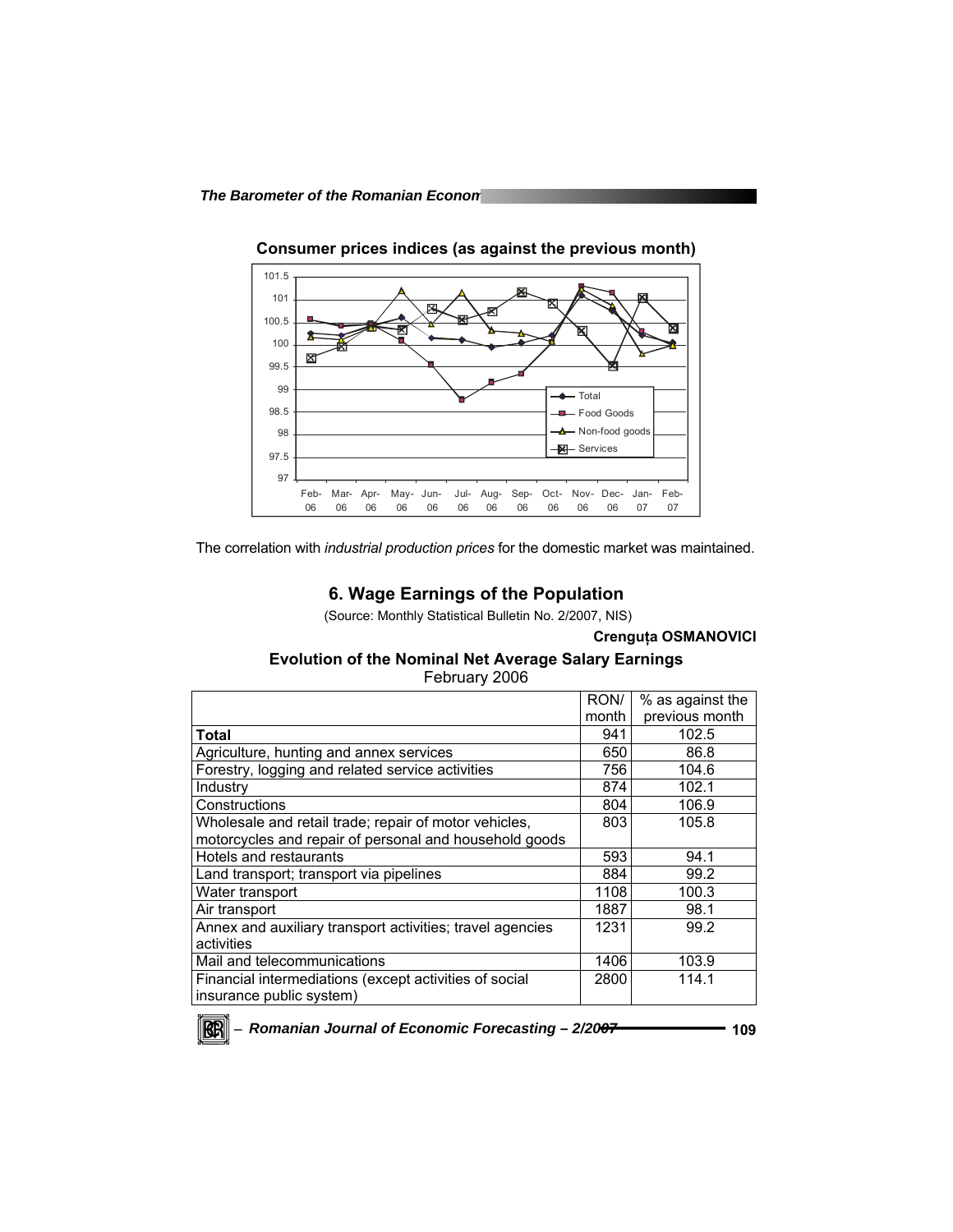#### *Institute of Economic Forecasting*

|                                                            | RON/  | % as against the |
|------------------------------------------------------------|-------|------------------|
|                                                            | month | previous month   |
| Insurance and pension funding (except activities of social | 1703  | 107.2            |
| insurance public system)                                   |       |                  |
| Research-development and informatics                       | 1526  | 103.2            |
| Public administration and defence; social insurance of     | 1559  | 101.7            |
| public sector                                              |       |                  |
| Education                                                  | 1002  | 97.6             |
| Health and social assistance                               | 871   | 100.5            |
| Refusal of waste and used waters; reclamation, sanitation  | 644   | 92.9             |
| and similar activities                                     |       |                  |
| <b>Other activities</b>                                    | 890   | 106.6            |

# **Ranking of economic activities by descending order of the average net monthly earnings,**



In February 2007 the breakdown by activities, in ascending order, revealed the following: in nine activities the average net nominal wage earnings exceeded RON 1000/month: *Financial intermediations, Air transport; Insurance and pension funding; Public administration and defence; Social insurance of public sector; Researchdevelopment and informatics; Mail and telecommunications; Water transport; Annexed and auxiliary transport activities;* and *Education.* In *Financial intermediations* a significant increase in the average net nominal wage earnings was recorded: from 2454 RON/month to 2800 RON/month (an increase of about 14.1 percentage points as compared to the previous month). The average net nominal wages in *Hotels and restaurants; Refusal of waste and used waters; Reclamation, sanitation and similar activities; Forestry, logging and related service activities; Agriculture, hunting and annex service; Wholesale and retail trade; Constructions; Industry; Land transport; Other activities;* and *Health and social assistance* are still lower than the average per economy (RON 941/month).

**110** *Romanian Journal of Economic Forecasting – 2/2007* <sup>−</sup>

KB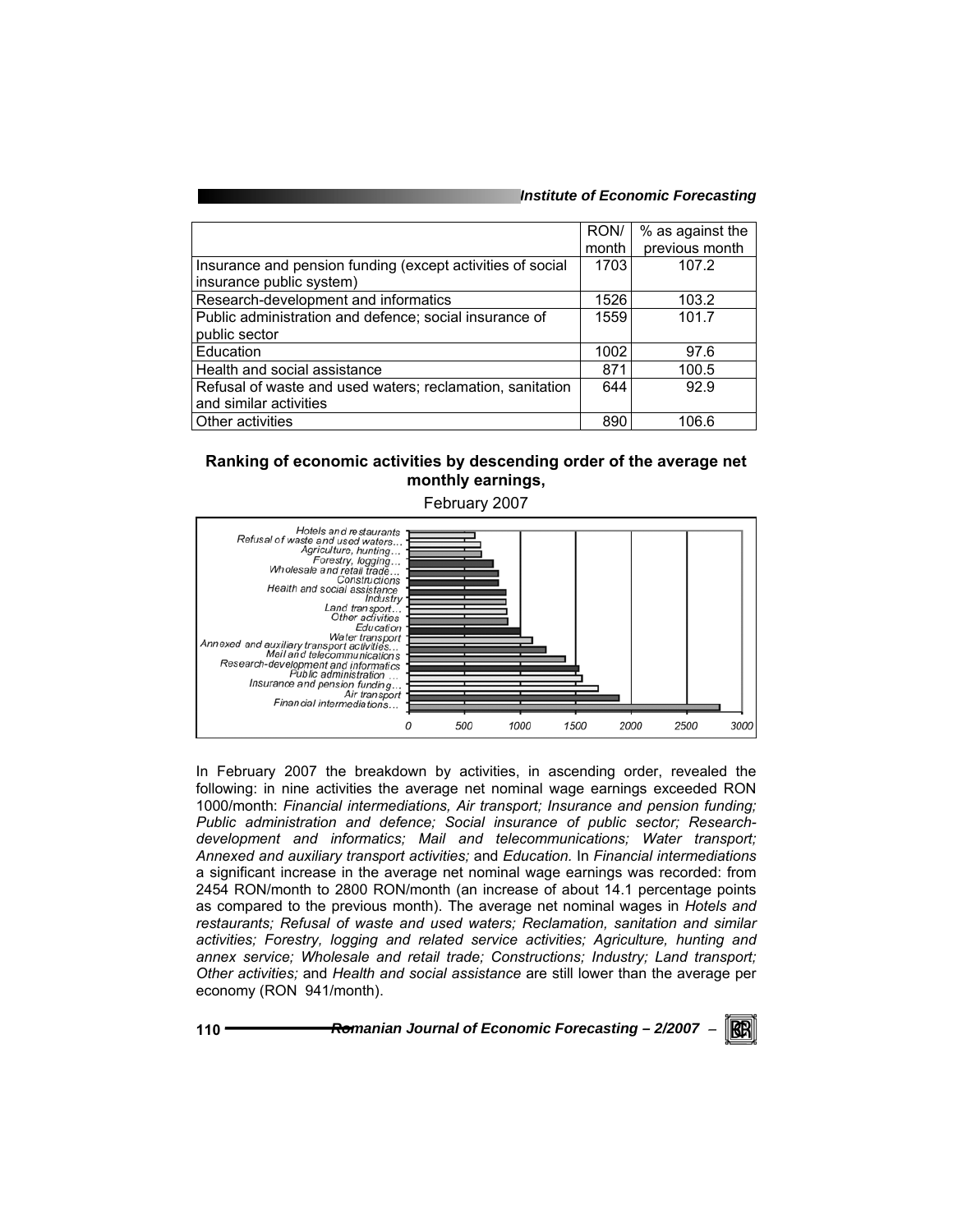#### **The Barometer of the Romanian Econon**

The *average net nominal wage* increased slightly in February 2007 over the whole economy, as compared to the previous month (by 2.5 *%*). Increases in the *average net nominal wage* were recorded in the same month by *Financial intermediations (except activities of social insurance public system)* (by 14.1%); *Insurance and pension funding (except activities of social insurance public system)* (by 7.2%); *Constructions* (by 6.9%); *Other activities* (by 6.6%); *Wholesale and retail trade* (by 5.8%); *Forestry, logging and related service activities* (by 4.6%); *Mail and telecommunications* (by 3.9%); *Research-development and informatics* (by 3.2%); *Industry* (by 2.1%); *Public administration and defence; social insurance of public sector* (by 1.7%); *Health and social assistance* (by 0.5%) and *Water transport* (by 0.3%); while decreases occurred in the sectors: *Agriculture, hunting and annex services* (by 13.2%); *Refusal of waste and used waters; reclamation, sanitation and similar activities* (by 7.1%); *Hotels and restaurants* (by 5.9%); *Education* (by 2.4%); *Air transport* (by 1.9%); *Land transport; Transport via pipelines* (by 0.8%) and *Annex and auxiliary transport activities; Travel agencies activities* (by 0.8%).



**Average monthly earnings, November 2005 - November 2006** 

The trend of the *real net wage earnings* (as against October 1990) during February 2006–February 2007 showed a slight increase, while the trend of the *net wage earnings expressed* in EUR showed also a slight increase as against the previous month. One may observe a tendency of these two trends to get closer to each other than in the previous month. Also, it should be noticed that in the same month the *real net wage earnings* (as against October 1990) recorded a slight increase as against the previous month and a significant increase as against the same month of the previous year. A similar evolution was recorded by the *net wage earnings expressed*  in EUR: an increase by 28.4 percentage points as against the same month of the

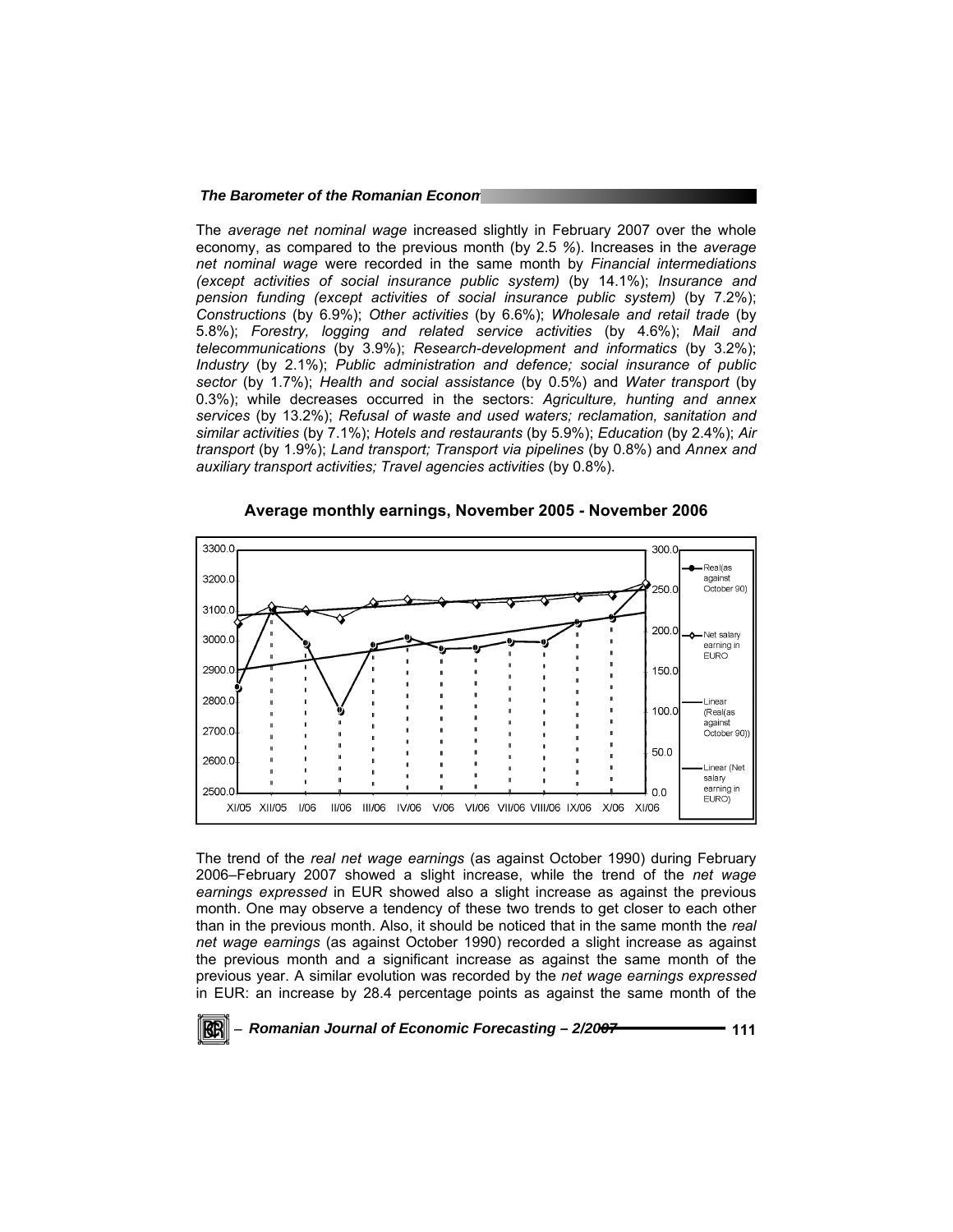previous year and an increase by only 2.8 percentage points as against January 2007. In February 2007 the real net wage earnings increased by 18.2% as compared to February 2006. As against October 1990, the ratio of the net average salary earnings to the consumer price index decreased in February 2007 by 0.4%.

Beyween February 2006–February 2007, the *difference* between the average gross nominal wage earnings and the average net wage earnings increased gradually (with some decreases in some months), with a slight increase in the current month.

# **7. Unemployment**

(Source: Monthly Statistical Bulletin No. 2/2007, NIS)

**Carmen UZLĂU**

## **Unemployment**

End of February 2007

| Total number of unemployed (thou. persons) | 459. |
|--------------------------------------------|------|
| Unemployment rate                          |      |

<sup>\*)</sup> The ratio of the total number of the unemployed to active civilian population on 1<sup>st</sup> January, *2007.* 

In the country, in February 2007 the unemployment rate ranged between 10.5% (Vaslui) and 1.9% (Ilfov). *Counties with an unemployment rate below 10.0 %* were: Arad, Alba, Sălaj, Argeş, Buzău, Giurgiu, Iaşi, Brăila, Sibiu, Mureş, Tulcea, Bacău, Dolj, Bistriţa-Năsăud, etc.

In February 2007, the *territorial distribution* of unemployment showed concentrations of the counties within the intervals: 5-5.9% (11 counties), 1.9-4.9% (15 counties), 6- 7% (8 counties) and 7.3-10.5% (8 counties).

The evolution of the unemployment rate over the interval February 2006–February 2007 showed that the 5.2% unemployment rate recorded in February 2007 was lower than in February 2006, 6.3%, respectively. The trend was very slightly downwards in the past two months.

# **8. Retail Trade and Market Services Rendered to Households**

(Source: Monthly Statistical Bulletin No. 2/2007, NIS)

## **Marioara IORDAN**

• **Turnover without VAT of the volume indices of retail trade** (except for motor vehicles and motorcycles trade)

*The turnover volume of the retail trade* decreased in **February 2007** as against the previous month by **1.9%,** due to the decrease in the sales of *non-food goods by 9.7%.* 

Under comparable circumstances, in **February 2007** the turnover of the companies with their main activity in *retail trade* decreased by **4.8 %** as compared to the same period of 2006, due to the decrease by **8.9 %** in the s*ales of* the *food goods* and by **0.6%** in the *non-food goods* sales.

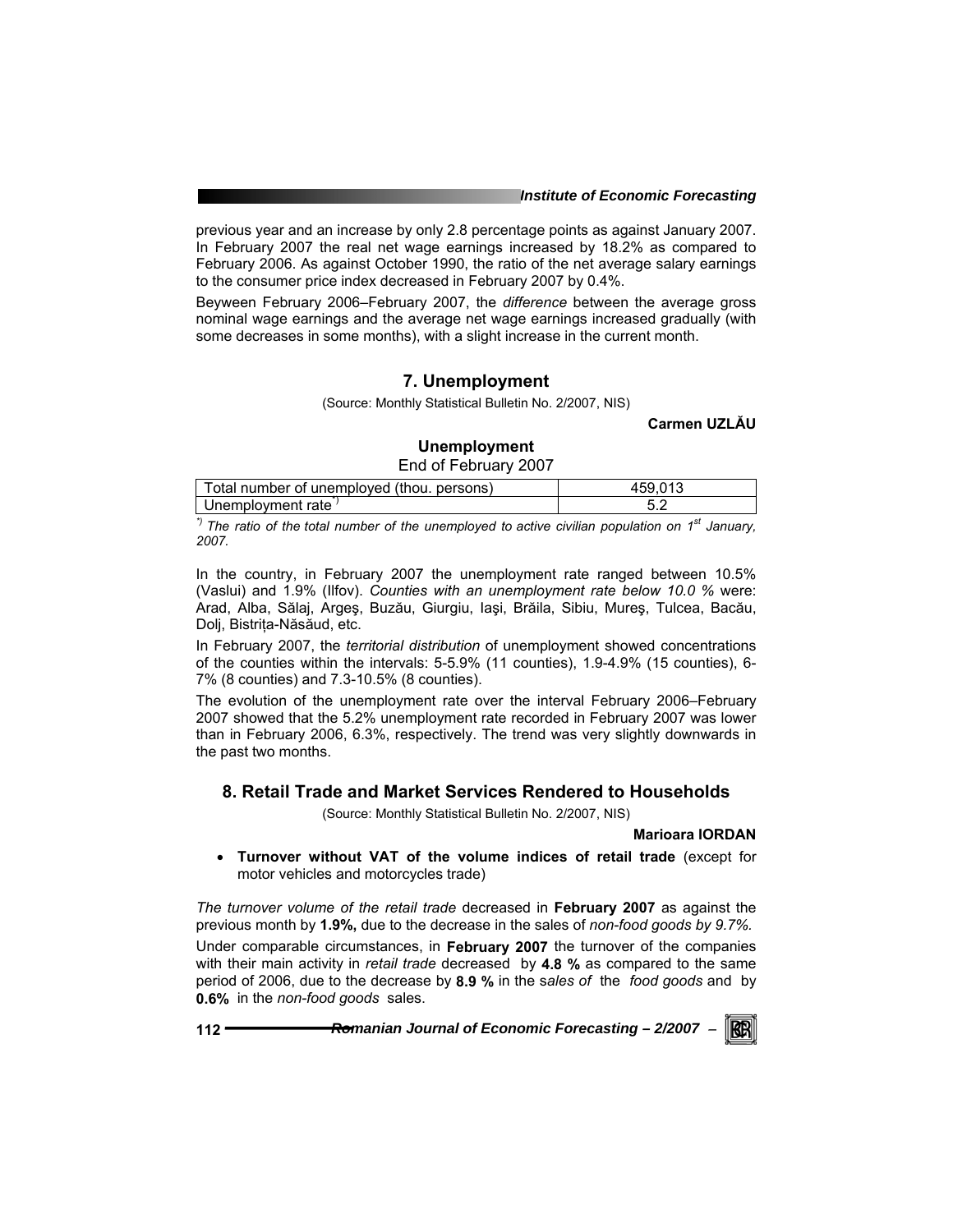*The turnover volume of the retail trade* decreased by **2.2 %** during **1.I. – 28.II.2007** as against **1.I. – 28.II.2006**. The *sales of food-goods* decreased by **6.0 %** and the *sales of non- food goods* increased by **1.7 %.** 

**Turnover without VAT of the Volume Indices of Retail Trade and Market Services Rendered to Households** 

| Indicators                                                                                                                                                                               | Turnover indices<br>(%), in February<br>2007 as against: |                              | $11 -$<br>28.II.2007<br>as against |
|------------------------------------------------------------------------------------------------------------------------------------------------------------------------------------------|----------------------------------------------------------|------------------------------|------------------------------------|
|                                                                                                                                                                                          | February<br>2006                                         | January <sup>2</sup><br>2007 | $11 -$<br>28.II.2006<br>% '        |
| Turnover without VAT of the volume indices of<br>retail trade (excepting motor vehicles and<br>motorcycles trade) - Total                                                                | 95.2                                                     | 101.5                        | 97.8                               |
| Turnover without VAT of the volume indices of<br>wholesale and retail trade maintenance and<br>repair of motor vehicles and motorcycles;<br>retail trade of motor vehicles fuels - Total | 166.1                                                    | 118.3                        | 159.8                              |
| Turnover without VAT of Volume Indices of<br>Market Services to the Population - Total                                                                                                   | 98.7                                                     | 110.1                        | 99.4                               |

Note**:** *Since 2005, the turnover volume indices are calculated based on turnover without VAT. In order to ensure the indicator comparability, the data for 2004 were rectified. The turnover volume indices are computed under methodological conditions and comparable prices having as a reference period the average of 2004=100.*

1) *Provisional data*. 2) *Rectified data.* 

**Turnover without VAT of volume indices of retail trade (excepting motor vehicles and motorcycles trad , in February 2006 - February 2007 in** 

**percentage** (previous month = 100)

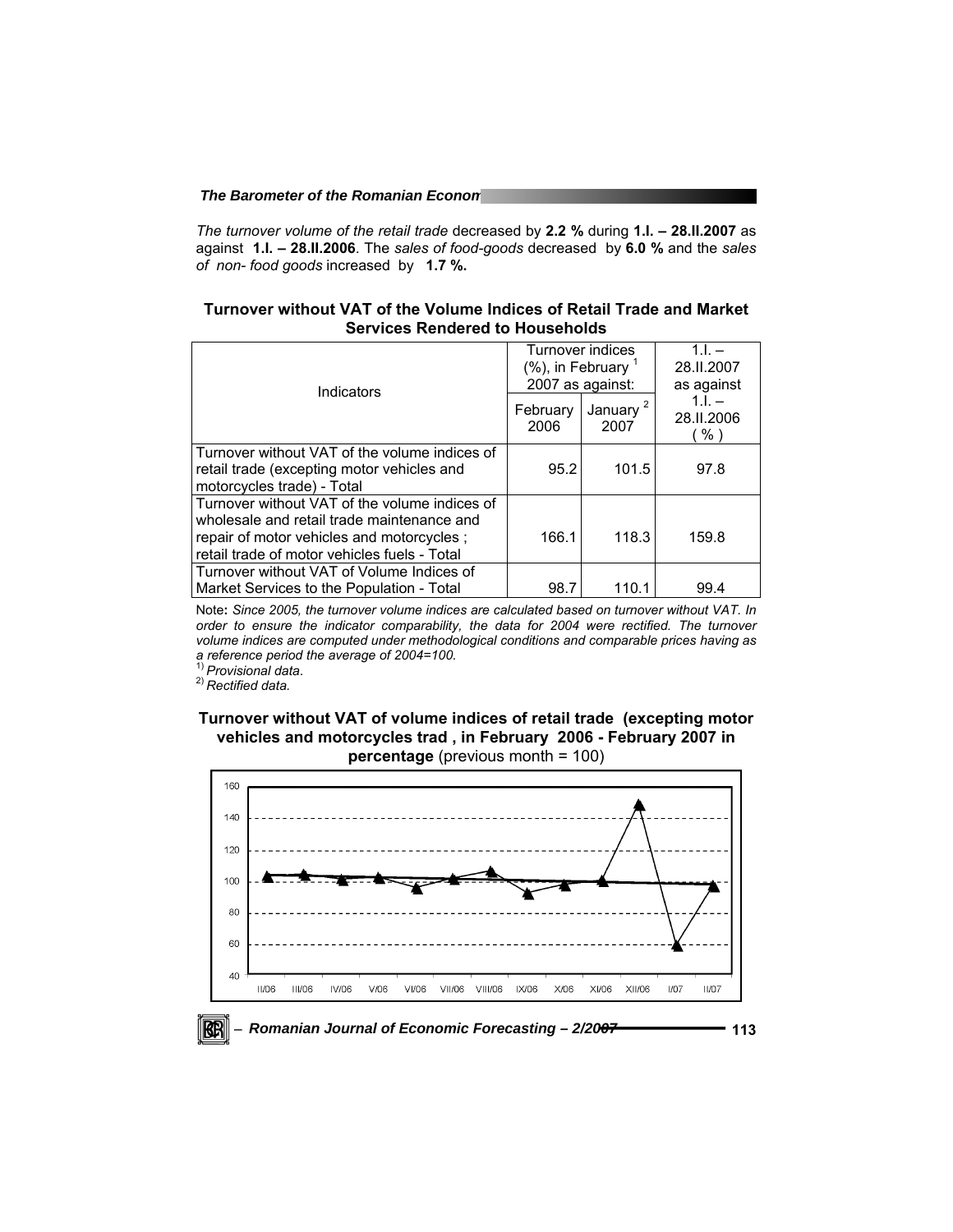• **Turnover without VAT of volume indices of wholesale and retail trade maintenance and repair of motor vehicles and motorcycles; retail trade of motor vehicles fuels** 

The *overall turnover* increased by **18.3 %** in **February 2007** as compared to **January 2007,** as a result of the the increase by **30.6 % i**n the *retail trade of fuels for motor vehicles, motorcycle and accessories* and decrease in the *retail trade of fuels for motor vehicles, motorcycle and accessories* **by 3.7%.** 

As compared to **the same month of the previous year**, the turnover without VAT of volume indices of wholesale and retail trade*, maintenance and repair of motor vehicles and motorcycles* (including *retail trade of fuels for motor vehicles*) increased by **66.1%**, due to the increase by **64.4 %** in the *retail trade of motor vehicles, motorcycles, parts and accessories maintenance and repair of motor vehicles and* by **69.8 %** in the *retail trade of fuels for motor vehicles, motorcycle and accessories.* 

The turnover without VAT of volume indices of wholesale and retail trade, maintenance and repair of motor vehicles and motorcycles (including retail trade of fuels for motor vehicles) increased by **59.8%** in **January - February 2007** as against the same interval of the previous year, due to the increase in the turnover volume of the trade of motor vehicles, motorcycles, spare parts and accessories **(+54.1 %)** and in the retail trade of fuels for motor vehicles **(+72.4 %).**

## **Turnover without VAT of volume indices of wholesale and retail trade maintenance and repair of motor vehicles and motorcycles; retail trade of motor vehicles fuels, in February 2006-February 2007**  (previous month =100)



### • **Turnover without VAT of volume indices of market services for the population**

The turnover volume market services for the population in **February 2007** increased by **10,1%** as compared to **January 2007,** due to the increases by 67.6% in the *Activities of travel agencies and touroperators, activities of tourist assistance*, by

**114** *Romanian Journal of Economic Forecasting – 2/2007* <sup>−</sup>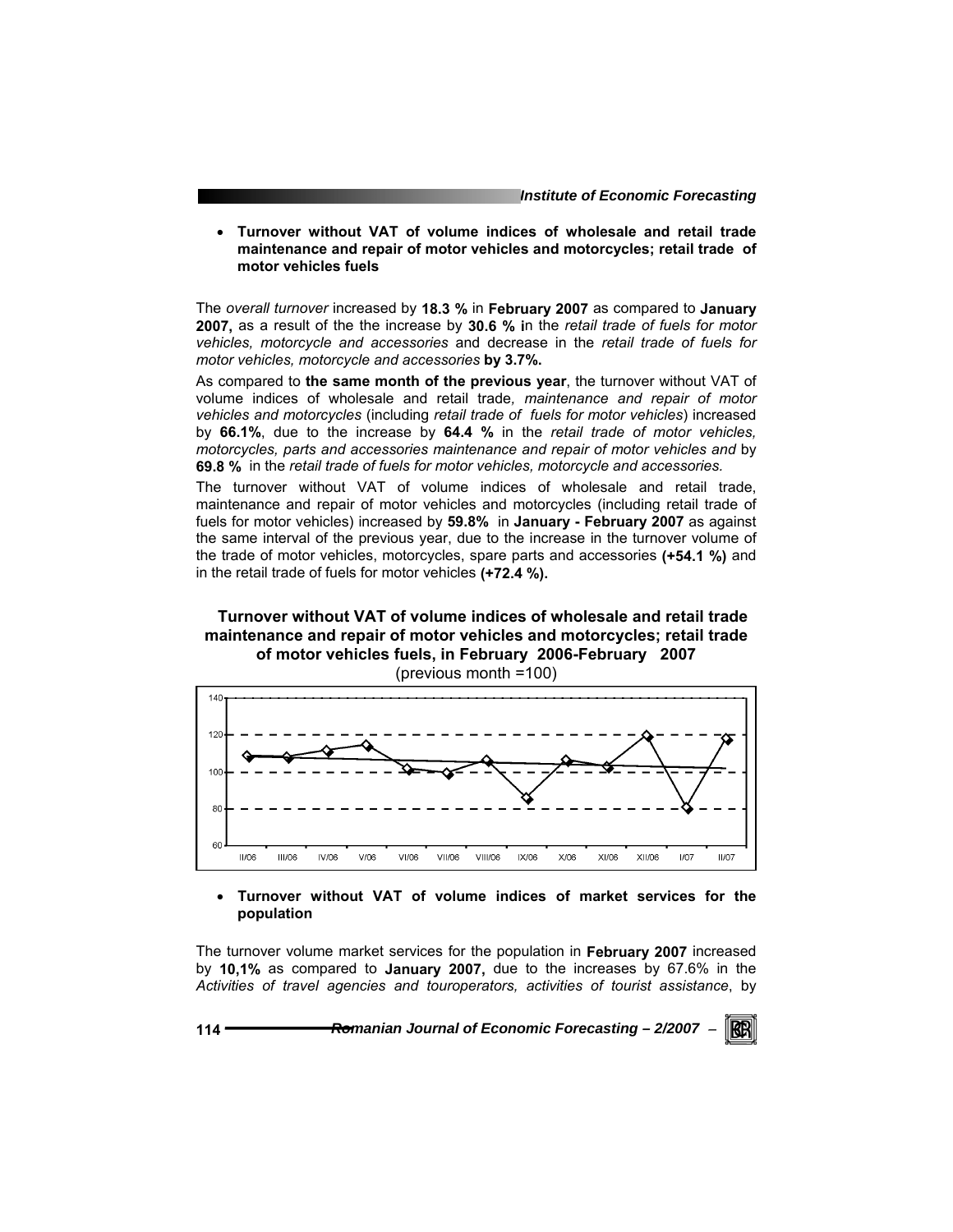40.9% in the *Laundry, cleaning and dyeing of textiles and furs, 33.6%* in the *Hotels and restaurants* and by 27.6 % in the *Hairdresser and other beauty activities.* 

As against **February 2006**, under comparable circumstances, *the market services rendered to the population* decreased in **February 2007** by **1.3 %** due to the increases in the all activities (excepting *the Gambling and other recreation activities, by – 28,0% )* : 35.5 % in the *Laundry, cleaning and dyeing of textiles and furs,* 6.9 % in the *Hairdresser and other beauty activities,* **11.6 %** *in the Activities of travel agencies and touroperators, activities of tourist assistance and* **34.7 %** *in the Hotels and restaurants.* 

As regards the interval **1.I.-28.II.2007** as against **1.I.-28.II.2006**, a decrease by **0.6 %** in the *turnover volume indices of the market services to the population occurred.* The other service activities increased during this interval, especially the *Laundry, clearing and dyeing of textiles and furs* **(+31.7 %),** *Hotels and restaurants* **(+29.3%)** and in the A*ctivities of travel agencies and tour-operators, activities of tourist assistance*  **(+11.5%).** The activities decreased in the*Gambling and other recreation activities* **(- 23.5 %).** 

**Market services rendered to the population, turnover without VAT of volume indices, in February 2006- February 2007** 



The linear trends of the turnover volume evolution of the **retail trade for the population** over the period **February 2006 – February 2007** went **downward.** 

The linear trends of the turnover volume evolution of the retail trade maintenance and repair of motor vehicles and motorcycles; retail trade of motor vehicles fuels over the period February 2006 – February 2007 went downward.

The linear trends of the turnover volume evolution in market services for the population over the period February 2006 – February 2007 went downward.

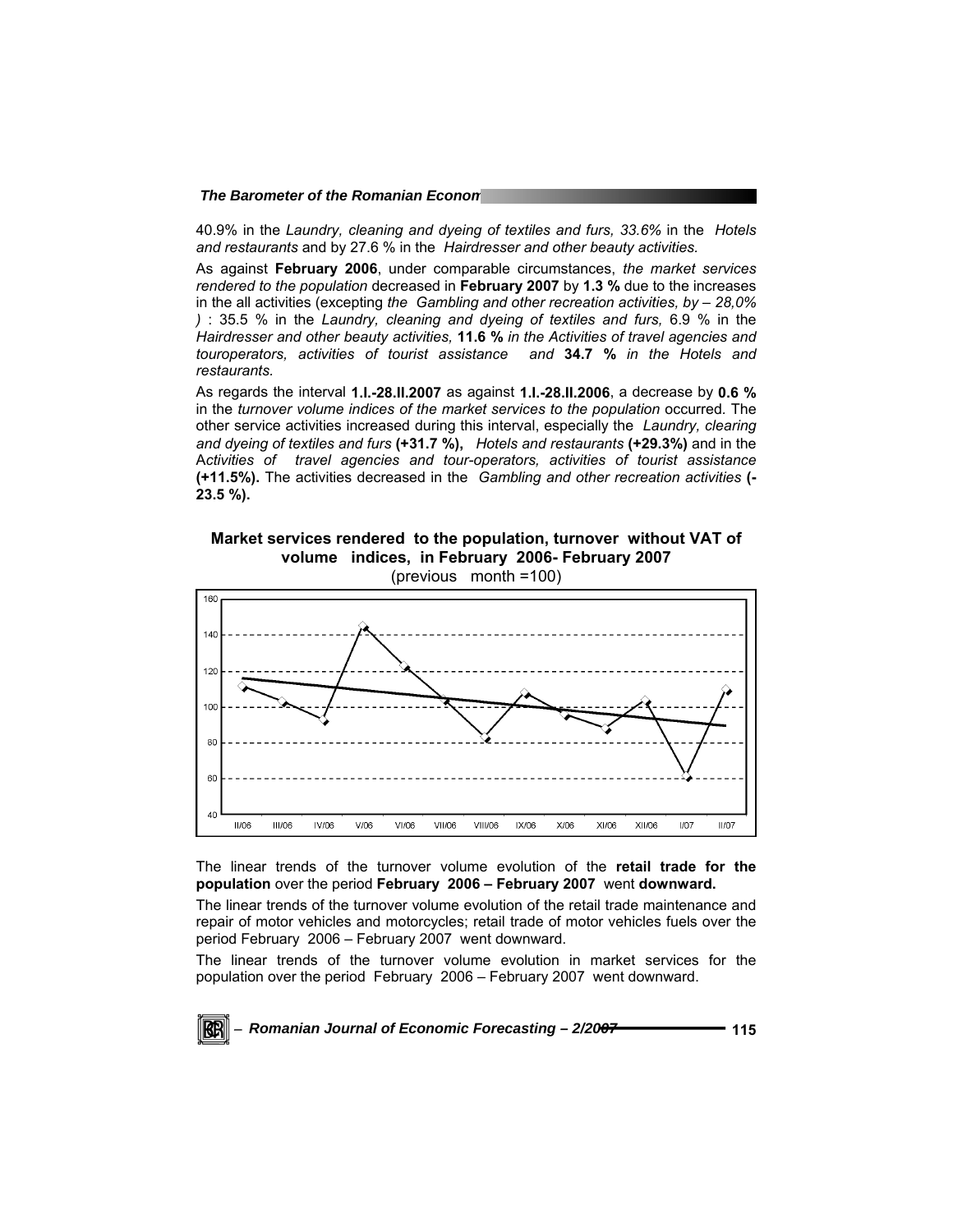*Institute of Economic Forecasting*

## **Trends of the Turnover Volume Dynamics in Retail Trade and Market Services to the Population**

| Indicators                                                                                                                                                                            | Trend over the period<br>February 2006 - February<br>2007 |
|---------------------------------------------------------------------------------------------------------------------------------------------------------------------------------------|-----------------------------------------------------------|
| Turnover without VAT of volume indices of retail<br>trade (excepting motor vehicles and motorcycles<br>I trade) - Totall                                                              | Downward                                                  |
| Turnover without VAT of volume indices of wholesale<br>and retail trade, maintenance and repair of motor<br>vehicles and motorcycles; retail trade of motor<br>vehicles fuels - Total | Downward                                                  |
| Turnover without VAT of Volume Indices of Market<br>Services to the Population - Total                                                                                                | Downward                                                  |

Note**:** *Since 2005, the turnover volume indices have been calculated on the basis of the turnover without VAT. In order to ensure the indicators' comparability, the data for 2004 were rectified. The turnover volume indices are computed under methodological conditions and comparable prices having as a reference the average of 2004=100*.

# **9. Monetary Evolution**

(Source: Monthly Statistical Bulletin No. 2/2007, NBR)

**Petre CARAIANI** 

# **Evolution of Credits to Non-government**

February 2007<sup>\*</sup>

|                | Mill. RON, end<br>of period | % as against the<br>previous month | % as against the same<br>month of the previous year |
|----------------|-----------------------------|------------------------------------|-----------------------------------------------------|
| Credit to non- |                             |                                    |                                                     |
| government     | 95482                       | 103.2                              | 155.2                                               |
| In RON         | 49466                       | 103.9                              | 164.2                                               |
| In convertible |                             |                                    |                                                     |
| currencies     | 46016                       | 102.5                              | 146.3                                               |

\* *Provisional data.* 

\*\* *At the exchange rate for the end of the month*.

In February 2007 the *credit* in RON increased by 3.9 percentage points as against the previous month. During the last 12 months, an increase in non-governmental credits took place (55.2 percentage points as against the same month of the previous year). Similarly to the previous period, the credits in convertible currencies had an increase (by 46.3 percentage points as against the same month of the previous year) lower than that of the credits in RON (an increase by 64.2 percentage points as against the same month of the previous year).